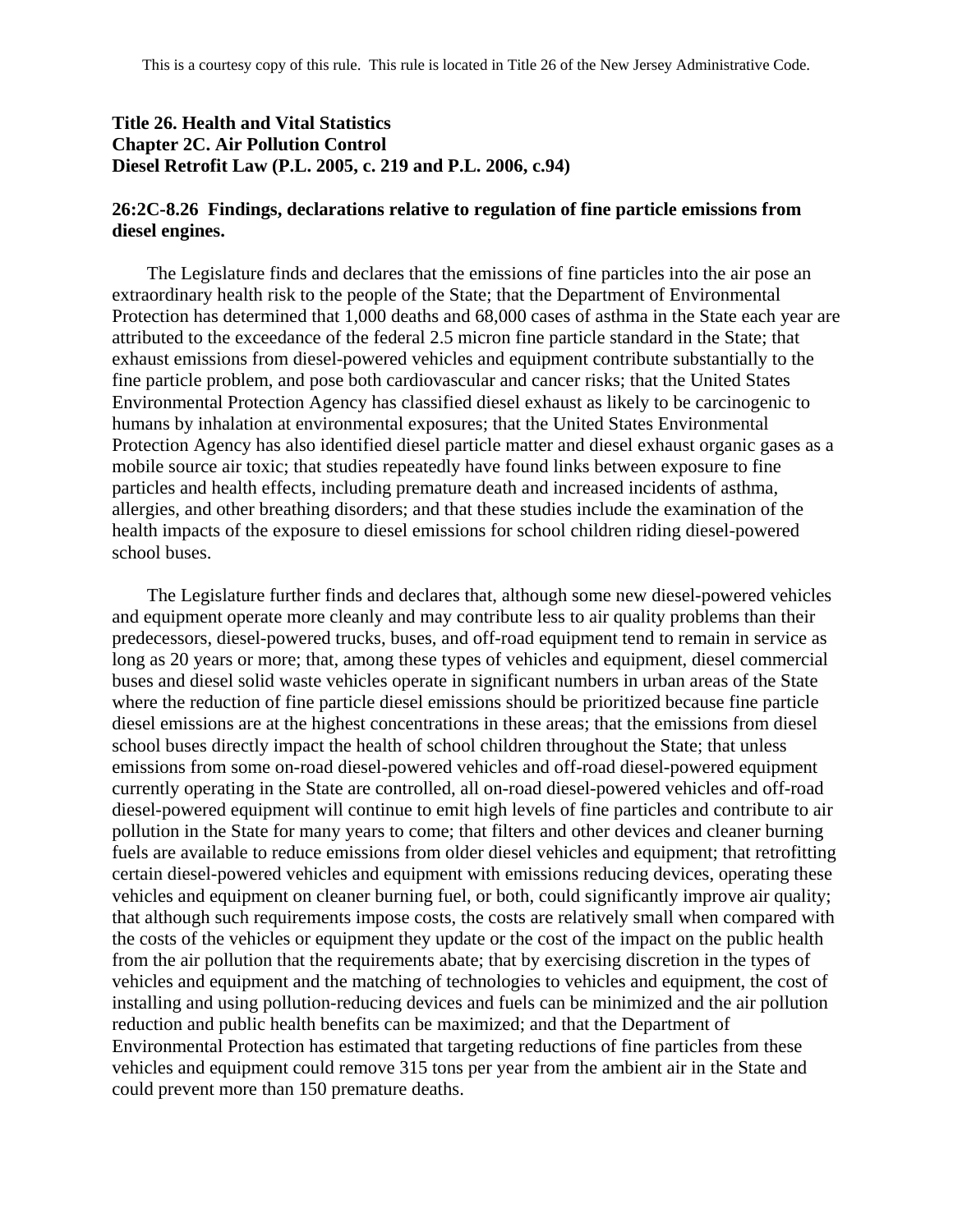The Legislature therefore determines that it is of vital importance to the health of the people of the State to begin to reduce significantly fine particle emissions and exposure of school children to these emissions; and that this start can be most effectively and economically accomplished by requiring the use of the best available retrofit technologies for the reduction of fine particle emissions in diesel-powered commercial buses, school buses, solid waste vehicles, and publicly owned on-road vehicles and off-road equipment.

L.2005,c.219,s.1.

#### **26:2C-8.27 Definitions relative to regulation of fine particle emissions from diesel engines.**

As used in sections 1 through 31 of P.L.2005, c.219 (C.26:2C-8.26 et seq.):

"Best available retrofit technology" means the equipment, retrofit device, or fuel, or any combination thereof, designated by the United States Environmental Protection Agency as a verified technology for diesel retrofit programs, or by the California Air Resources Board as a verified technology for diesel emissions control, for use on or in specific makes, model years, types, and classes of on-road diesel vehicles or off-road diesel equipment, and that, as determined by the Department of Environmental Protection, may be used on or in regulated vehicles or regulated equipment, at a reasonable cost, to achieve substantial reduction of fine particle diesel emissions. "Best available retrofit technology" may include, but is not limited to, particle filters, diesel oxidation catalysts, flow through filters, and modified diesel fuel, provided that these diesel retrofit devices and diesel emissions control strategies are verified technologies according to the United States Environmental Protection Agency or the California Air Resources Board. "Best available retrofit technology" shall include only those retrofit devices and fuel for which the retrofit device manufacturer or fuel manufacturer agrees, in a manner determined appropriate by the department, that the installation and use of the retrofit device or the use of the special fuel would not jeopardize the original engine warranty in effect at the time of the installation or the commencement of use of the retrofit device or fuel, and for which the retrofit device manufacturer or fuel manufacturer has provided a warranty pursuant to the rules and regulations adopted pursuant to section 3 of P.L.2005, c.219 (C.26:2C-8.28). "Best available retrofit technology" shall not include repowering of any vehicle or piece of equipment, or the use of ultra-low sulfur diesel fuel;

"Commission" means the New Jersey Motor Vehicle Commission;

"Compliance form" means a form used for ascertaining compliance with the provisions of P.L.2005, c.219 (C.26:2C-8.26 et al.) or eligibility for reimbursement of costs associated therewith, and issued pursuant to section 6, section 7, section 16, or section 17 of P.L.2005, c.219 (C.26:2C-8.31, C.26:2C-8.32, C.26:2C-8.41, or C.26:2C-8.42);

"Constitutionally dedicated moneys" mean moneys dedicated pursuant to Article VIII, Section II, paragraph 6, subparagraph (d) of the State Constitution;

"Department" means the Department of Environmental Protection;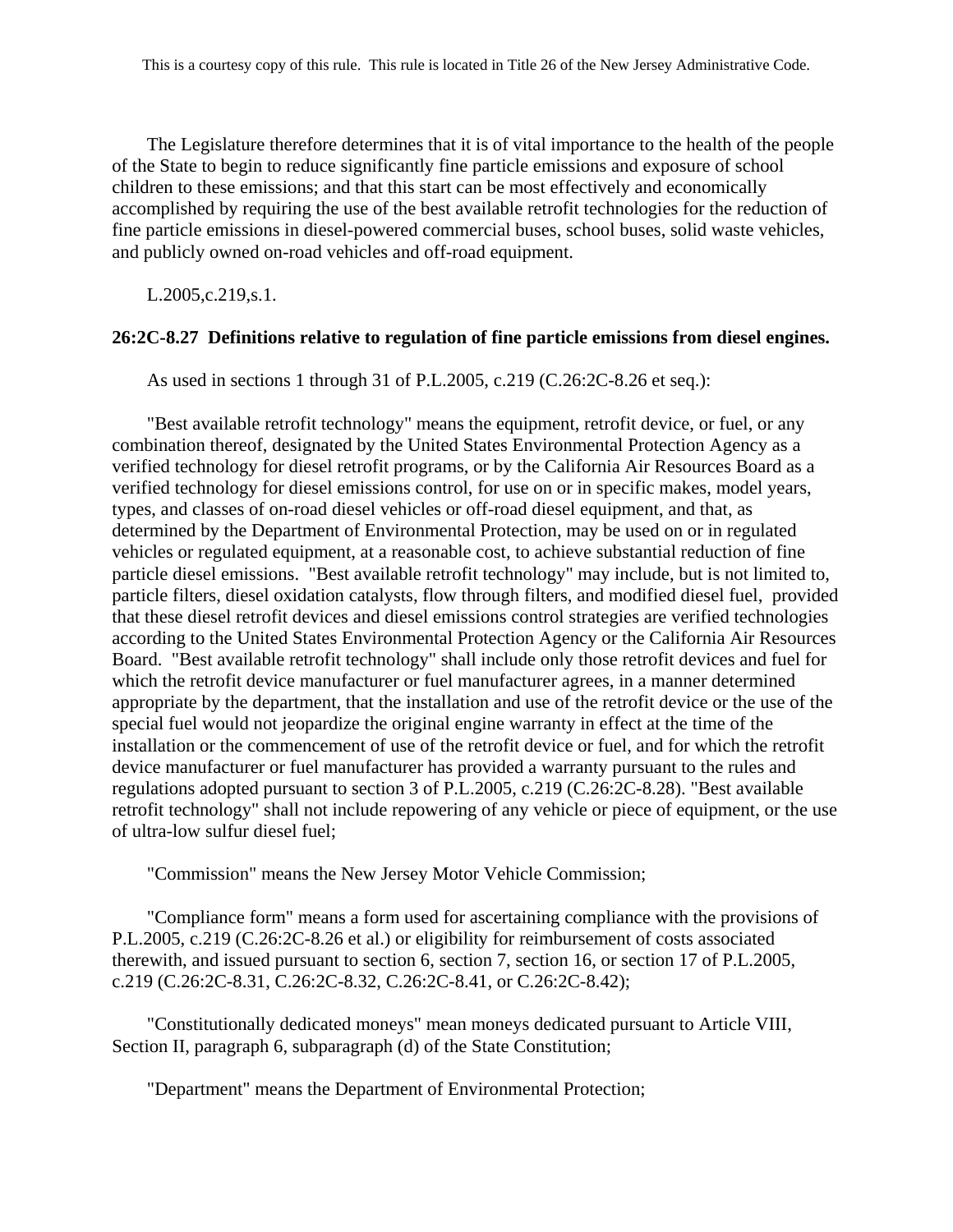"Diesel commercial bus" means a diesel bus as defined pursuant to section 2 of P.L. 1995, c.157 (C.39:8-60), except that "diesel commercial bus" shall include only diesel commercial buses with a gross vehicle weight rating in excess of 14,000 pounds, and shall not include school buses;

"Diesel engine" means an internal combustion engine with compression ignition using diesel fuel, including the fuel injection system but excluding the exhaust system;

"Diesel Risk Mitigation Fund" or "fund" means the fund established pursuant to section 28 of P.L.2005, c.219 (C.26:2C-8.53);

"Diesel solid waste vehicle" means any on-road diesel vehicle with a gross vehicle weight rating in excess of 14,000 pounds that is used for the purposes of collecting or transporting residential or commercial solid waste, including vehicles powered by a diesel engine used for transporting waste containers, including, but not necessarily limited to, open boxes, dumpsters or compactors, which may be removed from the tractor. "Diesel solid waste vehicle" shall include solid waste cabs and solid waste single-unit vehicles;

"Fine particle" means a particle emitted directly into the atmosphere from exhaust produced by the combustion of diesel fuel and having an aerodynamic diameter of 2.5 micrometers or less;

"Fine particle diesel emissions" means emissions of fine particles from an on-road diesel vehicle or from off-road diesel equipment;

"Fleet" means one or more on-road diesel vehicles or pieces of off-road diesel equipment;

"Off-road diesel equipment" means any equipment or vehicle, other than a diesel construction truck, powered by a diesel engine that is used primarily for construction, loading, and other off-road purposes and, when in use, is not commonly operated on a roadway except when used for roadway construction and repair, including, but not necessarily limited to, rollers, scrapers, excavators, rubber tire loaders, crawler/dozers, and off-highway trucks. "Off-road diesel equipment" shall include equipment and vehicles that are not used primarily for transportation and are considered off-road equipment and vehicles but, for the purposes of moving the equipment and vehicles from place to place on the roadways of the State, are required to have "in-transit" plates issued by the New Jersey Motor Vehicle Commission. "Offroad diesel equipment" shall not include any non-mobile equipment, such as a generator or pump, and shall not include boats or trains;

"On-road diesel vehicle" means any vehicle, other than a private passenger automobile, that is powered by a diesel engine and operated on the roadways of the State, and shall include, but need not be limited to, diesel buses, diesel-powered motor vehicles, and heavy-duty diesel trucks as defined pursuant to section 2 of P.L.1995, c.157 (C.39:8-60);

"Owner" means any person, the State, or any political subdivision thereof, that owns any onroad diesel vehicle or off-road diesel equipment subject to the provisions of P.L.2005, c.219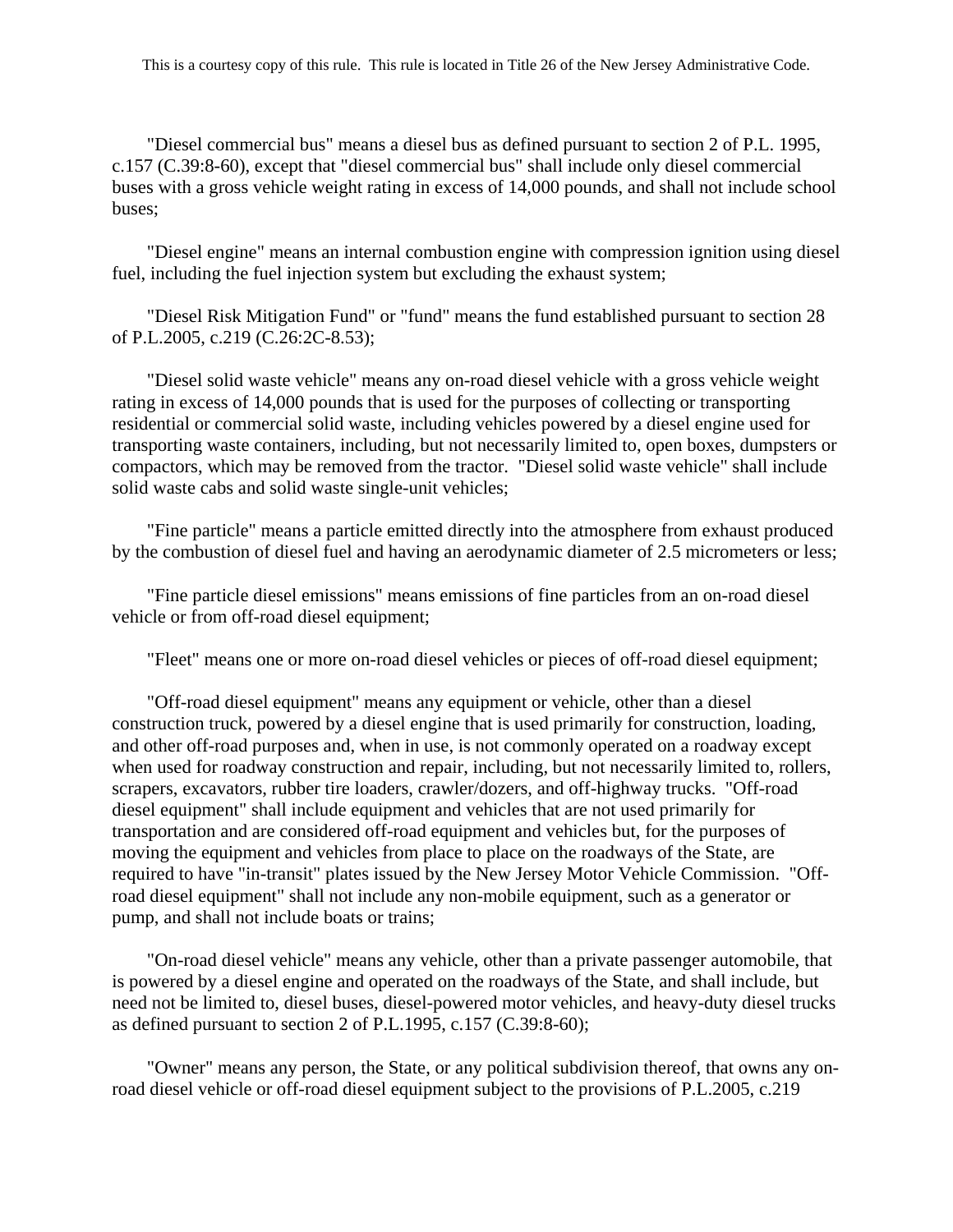### (C.26:2C-8.26 et al.);

"Private regulated commercial bus" means any diesel commercial bus not owned by the New Jersey Transit Corporation, and any diesel commercial bus owned by the New Jersey Transit Corporation but leased or operated by a provider of diesel commercial bus service other than the New Jersey Transit Corporation;

"Public regulated commercial bus" means any diesel commercial bus owned and operated by the New Jersey Transit Corporation;

"Regulated commercial bus" means any diesel commercial bus registered and operating in the State;

"Regulated equipment" means any regulated off-road diesel equipment or any piece of offroad diesel equipment that is required to use best available retrofit technology pursuant to an approved fleet averaging plan;

"Regulated off-road diesel equipment" means any off-road diesel equipment operating in the State that is owned by the State or any political subdivision thereof, or a county or municipality, or any political subdivision thereof;

"Regulated on-road diesel vehicle" means any on-road diesel vehicle registered in the State that is owned by the State or any political subdivision thereof, a county or municipality, or any political subdivision thereof;

"Regulated school bus" means a school bus powered by a diesel engine, and owned by a school district, nonpublic school, or school bus contractor who has entered into a contract with a school district or a nonpublic school to transport children to and from a primary or secondary school in the State, that was originally designed to carry 10 or more passengers, and is in service on or after the effective date of P.L.2005, c.219 (C.26:2C-8.26 et al.);

"Regulated solid waste vehicle" means any diesel solid waste vehicle registered in the State that is owned by the State or any political subdivision thereof, or a county or municipality or any political subdivision thereof, or that is owned by a person who has entered into a contract in effect on or after the effective date of P.L.2005, c.219 (C.26:2C-8.26 et al.), with the State or any political subdivision thereof, or a county or municipality or any political subdivision thereof, to provide solid waste services;

"Regulated vehicle" means any regulated commercial bus, regulated on-road diesel vehicle, regulated solid waste vehicle, or any regulated school bus required to comply with any requirements pursuant to subsection b. of section 7 of P.L.2005, c.219 (C.26:2C-8.32) from model year 2006 or a preceding model year and registered in the State, or any on-road diesel vehicle registered in the State that is required to use best available retrofit technology pursuant to an approved fleet averaging plan;

"Retrofit device" means a best available retrofit technology that is an after-market apparatus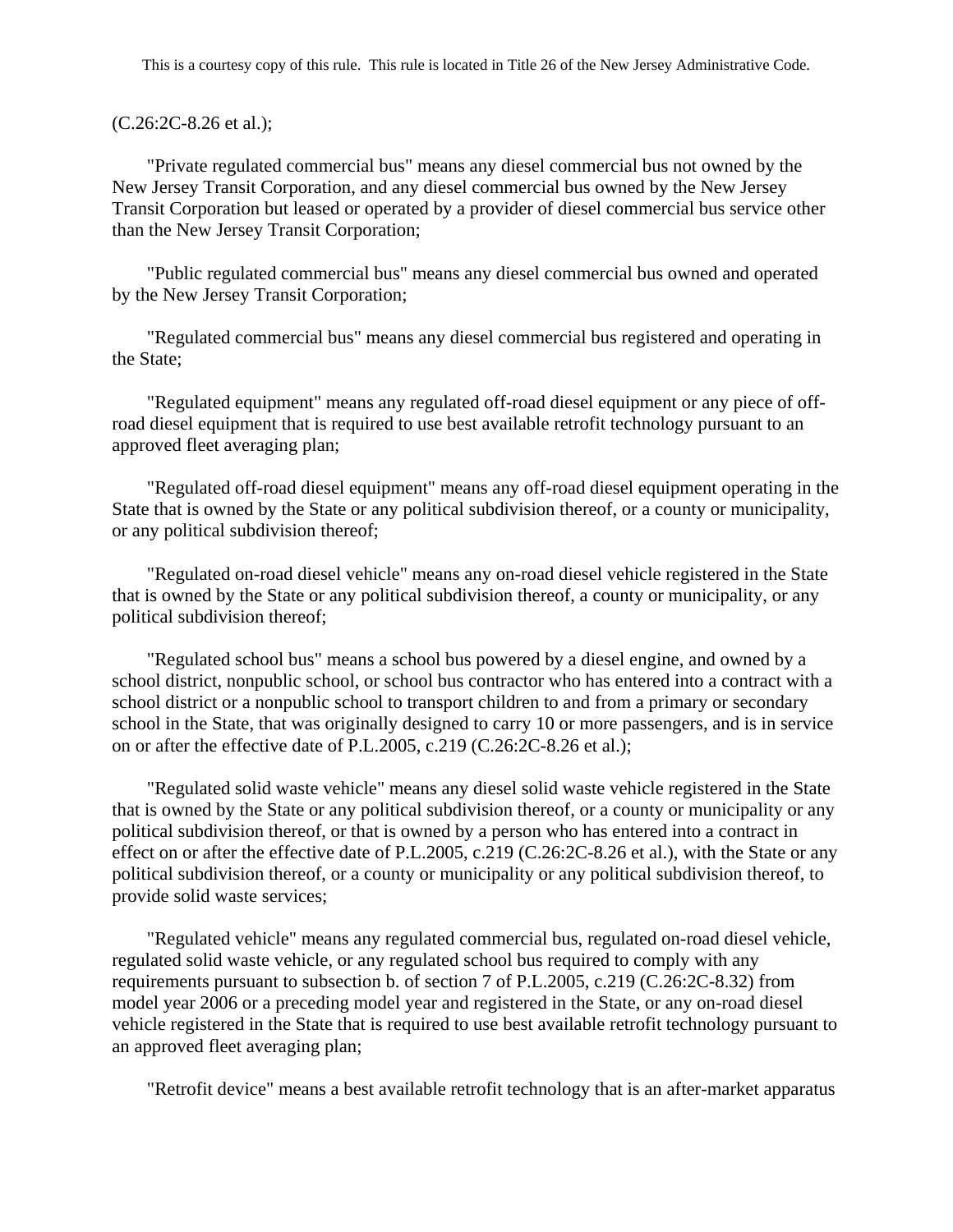installed on an on-road diesel vehicle or on a piece of off-road diesel equipment;

"School bus" means a school bus as defined under R.S.39:1-1;

"Technology" means any equipment, device, or fuel used alone or in combination to achieve the reductions in emissions required for best available retrofit technology; and

"Ultra-low sulfur diesel fuel" means diesel fuel that the United States Environmental Protection Agency designates or defines as ultra-low sulfur diesel fuel.

L.2005,c.219,s.2.

#### **26:2C-8.28 DEP rules, regulations.**

a. The Department of Environmental Protection, no later than 270 days after the effective date of this section, shall adopt, pursuant to the "Administrative Procedure Act," P.L.1968, c.410 (C.52:14B-1 et seq.), rules and regulations necessary to implement the provisions of P.L.2005, c.219 (C.26:2C-8.26 et al.).

b. The rules and regulations adopted pursuant to subsection a. of this section shall include, but not need not be limited to:

(1) the designation of the required reduction in fine particle diesel emissions and choices of the best available retrofit technologies available to owners of regulated vehicles or regulated equipment to meet the required reduction for each make, model or type of regulated vehicles or regulated equipment, including, but not limited to, the description of the hierarchy and levels of best available retrofit technologies as they correspond to the emissions reductions anticipated from the use of each best available retrofit technology, and the requirements for implementing the use of best available retrofit technologies by any owner of regulated vehicles or regulated equipment who elects not to submit a fleet retrofit plan, combined fleet retrofit plan, or fleet averaging plan pursuant to section 7 or section 9 of P.L.2005, c.219 (C.26:2C-8.32 or C.26:2C-8.34);

(2) guidelines and requirements for developing fleet retrofit plans, combined fleet retrofit plans, and fleet averaging plans, and any supplements or modifications thereto, including, but not limited to:

(a) a description of the components that, at a minimum, are to be included in a fleet retrofit plan;

(b) guidelines for use by owners of regulated vehicles or regulated equipment concerning how to develop an inventory of regulated vehicles or regulated equipment, prepare the required fleet retrofit plan, and determine the technology required for each vehicle or piece of equipment;

(c) the choices of the best available retrofit technologies available to owners of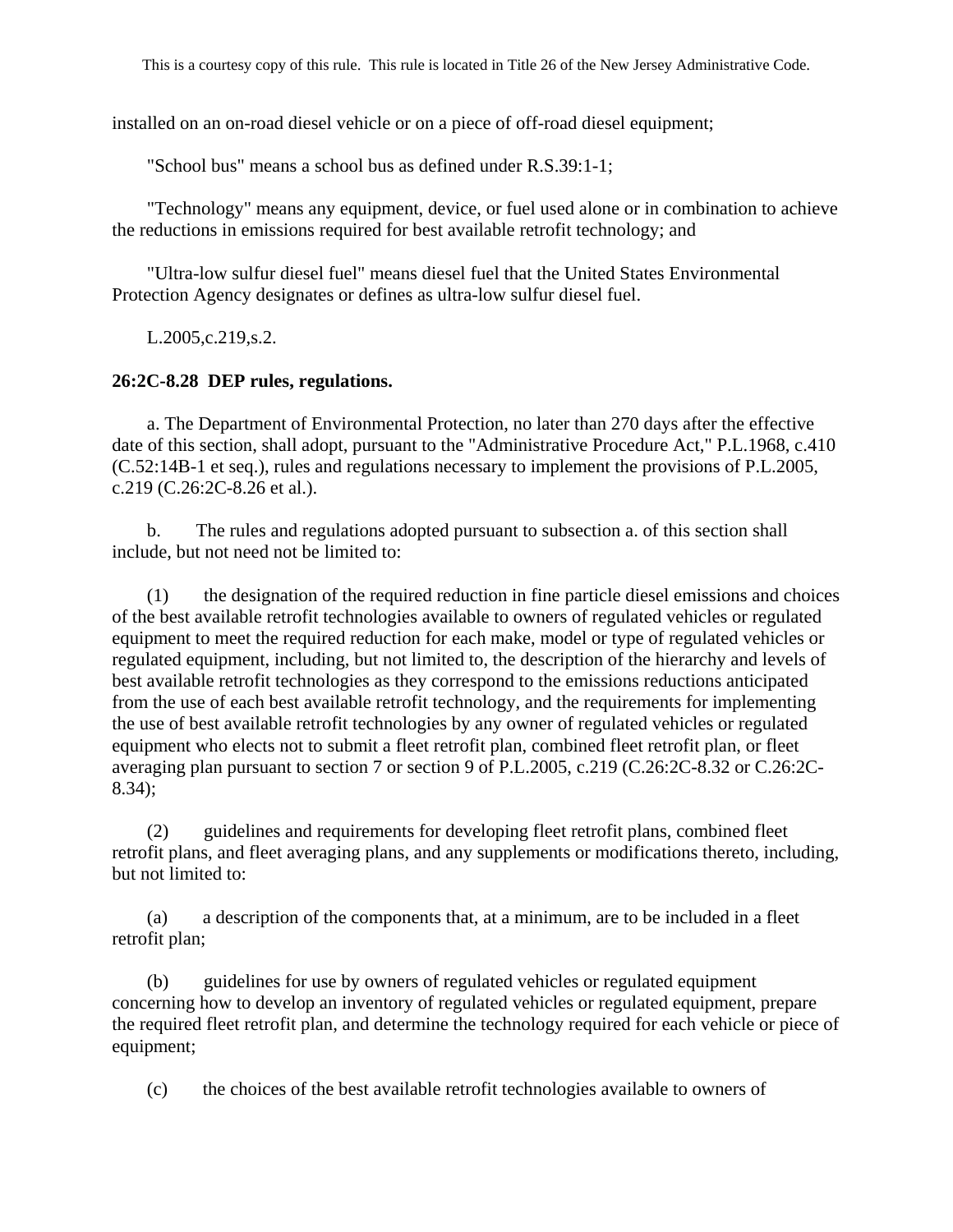regulated vehicles or regulated equipment for each make, model or type of regulated vehicle or regulated equipment to achieve reductions in fine particle emissions;

(d) information on how to select the specific best available retrofit technologies and ensure the fleet retrofit plan, combined fleet plan, or fleet averaging plan requirements are met;

(e) procedures and provisions for the review and approval, and enforcement of fleet retrofit plans, combined fleet retrofit plans, and fleet averaging plans for regulated vehicles or regulated equipment; and

(f) provisions ensuring, in the implementation requirements for fleet retrofit plans, combined fleet plans, or fleet averaging plans, due consideration of the efforts of owners of regulated vehicles or regulated equipment who voluntarily retrofit regulated vehicles or regulated equipment prior to the required submittal of a fleet retrofit plan, combined fleet retrofit plan, or fleet averaging plan;

(3) the procedures for contacting the department with questions about the requirements of, and compliance with, the provisions of P.L.2005, c.219 (C.26:2C-8.26 et al.), and for obtaining any technical guidance needed in preparing the fleet retrofit plans, combined fleet retrofit plans, or fleet averaging plans;

(4) in consultation with the Department of Education, the Department of Health and Human Services, the New Jersey Motor Vehicle Commission, and the Department of Law and Public Safety, provisions concerning the idling and queuing of school buses and enforcement of violations thereof, in accordance with section 8 of P.L.2005, c.219 (C.26:2C-8.33) and no less stringent than restrictions on idling pursuant to department rules and regulations in effect on the effective date of P.L.2005, c.219 (C.26:2C-8.26 et al.); and

(5) any requirements or guidelines concerning the installation of closed crankcase technology in regulated school buses or compliance with the provisions of section 6 of P.L.2005, c.219 (C.26:2C-8.31);

(6) warranty provisions for best available retrofit technologies and their installation and use on regulated vehicles or regulated equipment; and

(7) any other provisions the department determines necessary for the implementation of P.L.2005, c.219 (C.26:2C-8.26 et al.).

c. No provision of the rules and regulations adopted pursuant to subsection a. of this section may:

(1) designate any other types, makes, models, or classes of vehicles or equipment as regulated vehicles or regulated equipment other than regulated vehicles and regulated equipment as defined in section 2 of P.L.2005, c.219 (C.26:2C-8.27);

(2) require the installation and use of a retrofit device on a private regulated commercial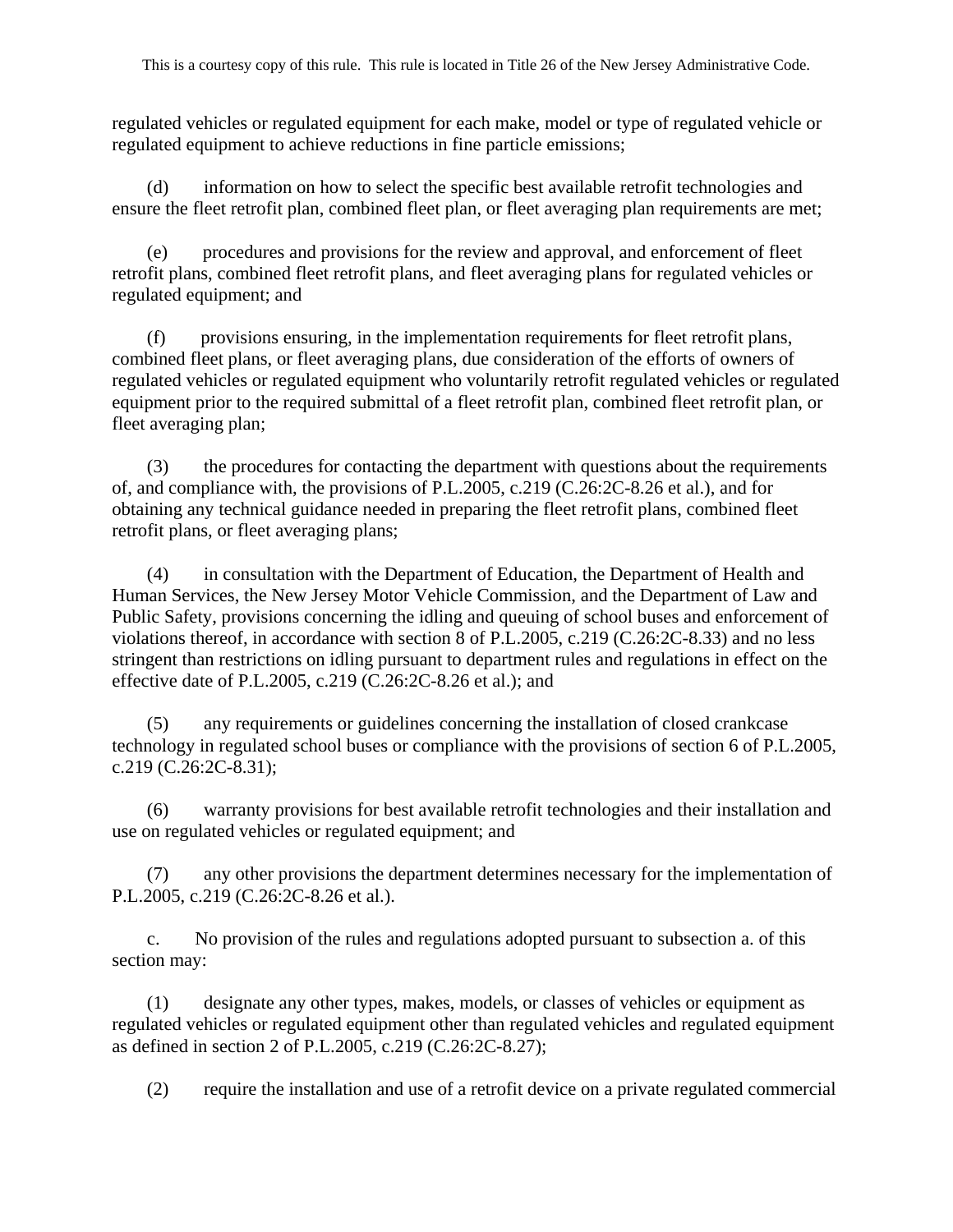bus earlier than 180 days after the owners of public regulated commercial buses have been required to install and have begun to use best available retrofit technologies that are retrofit devices on public regulated commercial buses;

(3) require the installation or use of a retrofit device on a regulated vehicle or piece of regulated equipment unless:

(a) the State Treasurer certifies that the constitutionally dedicated moneys have been deposited in the Diesel Risk Mitigation Fund for that year; and

(b) the Department of Environmental Protection certifies that sufficient moneys are available in the fund to pay for the cost of purchase and installation of the retrofit device required to be installed or used in that given year, by rule or regulation or by a provision of a plan submitted pursuant to section 7 or section 9 of P.L.2005, c.219 (C.26:2C-8.32 or C.26:2C-8.34).

Provided that the State Treasurer has issued the certification required under subparagraph (a) of paragraph (3) of this subsection for that year, the department may determine the amount of moneys available in the fund for that year, require the purchase and installation of those retrofit devices in those regulated vehicles or pieces of regulated equipment for which sufficient moneys are available, and certify that sufficient moneys are available for those retrofit devices in those regulated vehicles or pieces of equipment.

d. The rules and regulations adopted pursuant to paragraph (6) of subsection b. of this section shall at a minimum require that:

(1) the manufacturer of best available retrofit technology warrant to the owner of any regulated vehicle or piece of regulated equipment the full repair and replacement cost of the best available retrofit technology, including parts and labor, if the best available retrofit technology fails to perform as verified;

(2) the manufacturer of best available retrofit technology warrant to the owner of any regulated vehicle or piece of regulated equipment, if the installation or use of the best available retrofit technology damages the engine or the engine components of the regulated vehicle or piece of regulated equipment, the repair or replacement of engine components to return the engine components of the regulated vehicle or piece of regulated equipment to the condition they were in prior to damage caused by the best available retrofit technology;

(3) the manufacturers of best available retrofit technology authorize installers of best available retrofit technology other than fuel as authorized installers of the best available retrofit technology; and

(4) only authorized installers of best available retrofit technology install best available retrofit technology other than fuel.

The specific provisions of these requirements and the specific provisions of any warranty may be established by the department through rules and regulations adopted pursuant to this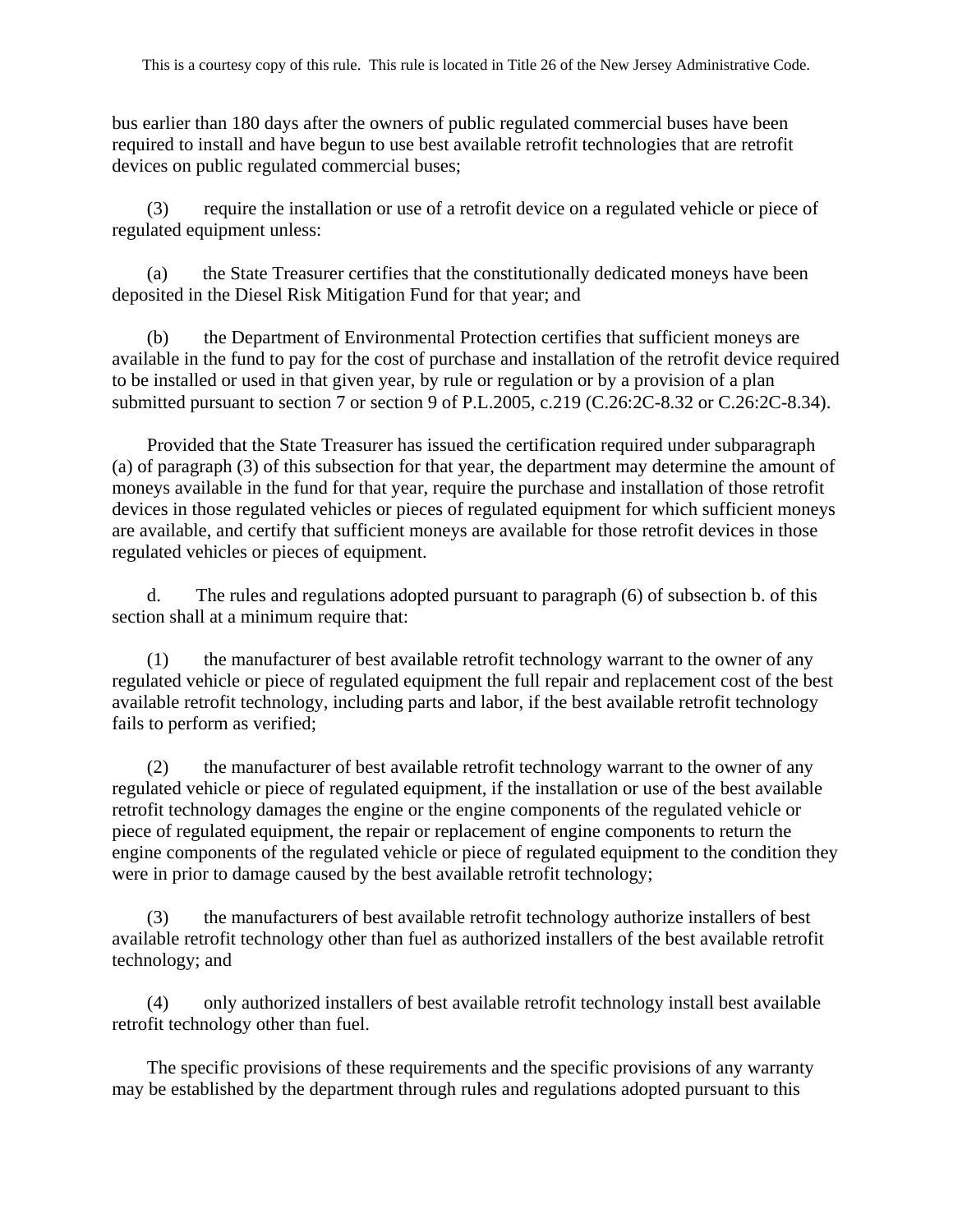section or under separate rules and regulations adopted pursuant to the "Administrative Procedure Act," P.L.1968, c.410 (C.52:14B-1 et seq.), including but not limited to, the period of time during which a warranty would be in effect.

L.2005,c.219,s.3.

### **26:2C-8.29 DEP to consult when developing rules, regulations concerning diesel commercial buses.**

The Department of Environmental Protection shall consult with the New Jersey Motor Vehicle Commission and the New Jersey Transit Corporation when developing the provisions of the rules and regulations to be adopted pursuant to section 3 of P.L.2005, c.219 (C.26:2C-8.28) concerning diesel commercial buses. No later than 60 days before any proposed rules or regulations are filed for publication in the New Jersey Register, the Department of Environmental Protection shall submit for comment to the New Jersey Transit Corporation any rules or regulations concerning diesel commercial buses proposed for adoption pursuant to section 3, section 19, or section 20 of P.L.2005, c.219 (C.26:2C-8.28, C.26:2C-8.44, or C.26:2C-8.45). The Department of Environmental Protection, wherever possible, shall incorporate into requirements imposed on the New Jersey Transit Corporation the use of improved pollution control or fuels other than conventional diesel fuel used by the New Jersey Transit Corporation pursuant to section 22 of P.L.1984, c.73 (C.27:1B-22), but may require additional controls or fuel use for diesel commercial buses operated by, or under contract to, the New Jersey Transit Corporation. No provision of section 22 of P.L.1984, c.73 (C.27:1B-22) shall be construed to supersede, or exempt the New Jersey Transit Corporation from, any requirements the Department of Environmental Protection may establish pursuant to this section. The Department of Environmental Protection shall give due consideration to the efforts and actions of the New Jersey Transit Corporation for any reduction of fine particle diesel emissions that it has achieved by the installation of retrofit equipment on on-road diesel vehicles in its fleet or the use of special fuels by its fleet to use prior to the submittal of any fleet retrofit plan, combined fleet retrofit plan, or fleet averaging plan required pursuant to P.L.2005, c.219 (C.26:2C-8.26 et al.).

L.2005,c.219,s.4.

### **26:2C-8.30 Public outreach program to owners of affected vehicles, equipment.**

 The Department of Environmental Protection shall develop and implement, in consultation with the New Jersey Motor Vehicle Commission, a public outreach program to notify and inform the owners of regulated vehicles or regulated equipment affected by the provisions of P.L.2005, c.219 (C.26:2C-8.26 et al.) of the provisions of the law. In developing and implementing the public outreach program, the department shall make every effort to reach those owners that can be identified with the information that is available to the department and through other State agencies or departments, but the department shall not be responsible for notifying and informing owners that could not be identified, and not the New Jersey Motor Vehicle Commission nor any other State agency or department shall be required to identify every owner.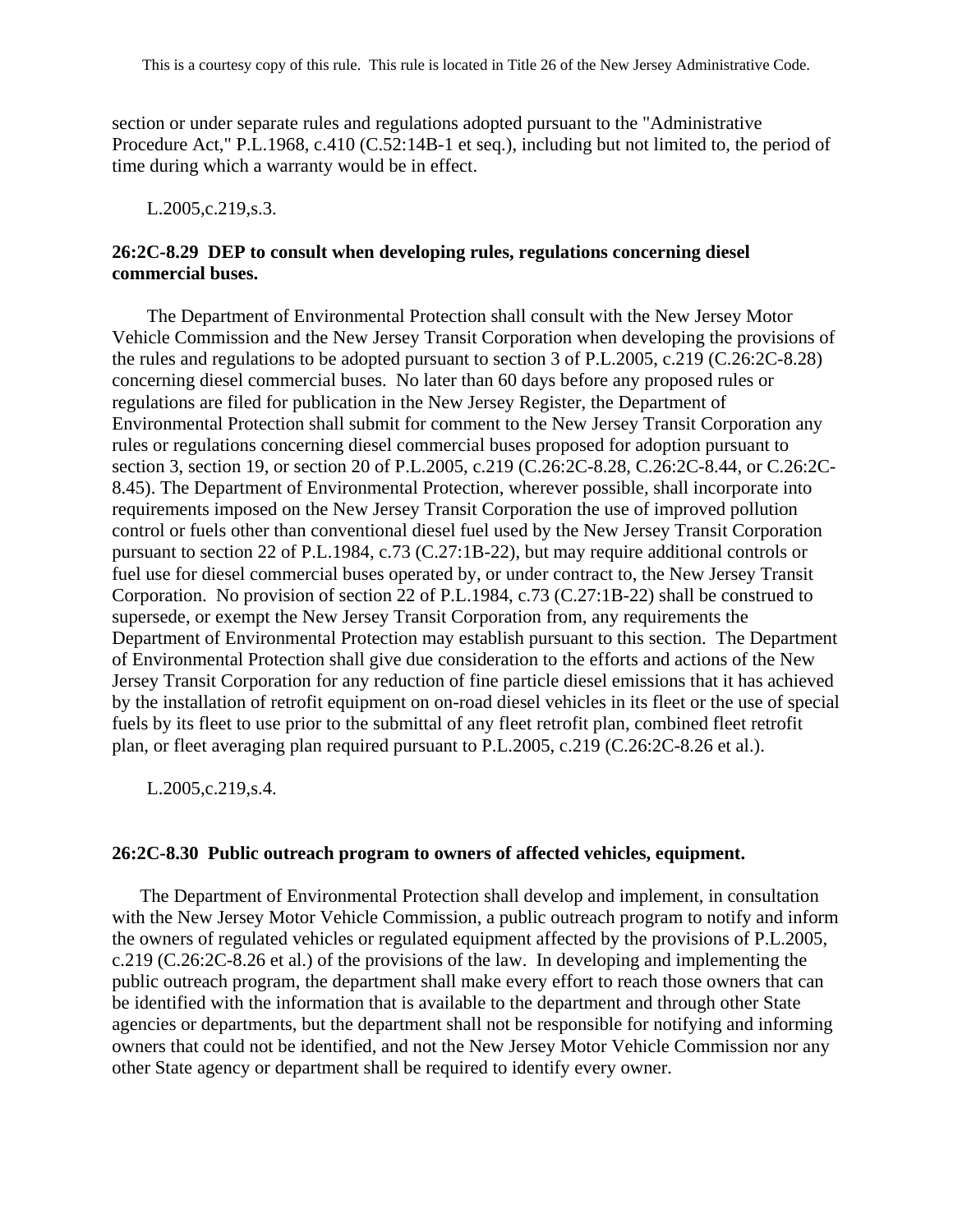L.2005,c.219,s.5.

## **26:2C-8.31 Closed crankcase technology for regulated school buses.**

a. No later than two years after the effective date of P.L.2005, c.219 (C.26:2C-8.26 et al.), or two years after the date on or by which both certifications required in this subsection have been made, whichever is later, every owner of a regulated school bus shall have installed on the regulated school bus closed crankcase technology as specified by the rules and regulations adopted pursuant to section 3 of P.L.2005, c.219 (C.26:2C-8.28).

No owner of a regulated school bus shall be required to install closed crankcase technology pursuant to this subsection unless:

(1) the State Treasurer certifies in each of the two years after the effective date of P.L.2005, c.219 (C.26:2C-8.26 et al.) that the constitutionally dedicated moneys have been deposited in the Diesel Risk Mitigation Fund; and

(2) the Department of Environmental Protection certifies that sufficient moneys are available in the fund to pay the cost of purchase and installation of the closed crankcase technology required pursuant to this subsection in that two-year period.

Provided that the State Treasurer has issued the certification required under paragraph (1) of this subsection for that year, the department may determine the amount of moneys available in the fund for that year, require the purchase and installation of those retrofit devices in those regulated vehicles or pieces of regulated equipment for which sufficient moneys are available, and certify that sufficient moneys are available for those retrofit devices in those regulated vehicles or pieces of equipment.

b. The Department of Environmental Protection shall provide, and each owner of a regulated school bus shall obtain from the department, a compliance form for each regulated school bus. The owner of the regulated school bus shall submit a cost estimate to the department detailing the cost of any retrofit device to be installed as part of the closed crankcase technology and any cost associated with the installation of the closed crankcase technology prior to its purchase or installation. The department may determine whether the estimated costs are unreasonable, based upon criteria including, but not limited to, prevailing market rates and acquisition by the State of comparable technology. If the department makes such a determination, the department shall enter into negotiations with the owner of the regulated school bus to resolve the discrepancy.

The owner of the regulated school bus shall complete the compliance form, retain a copy for the owner's records, and return it to the department as soon as practicable after the installation of the closed crankcase technology to verify compliance with the requirements of subsection a. of this section and to seek reimbursement for the cost of the closed crankcase technology. The compliance form shall include the cost of any retrofit device installed as part of the closed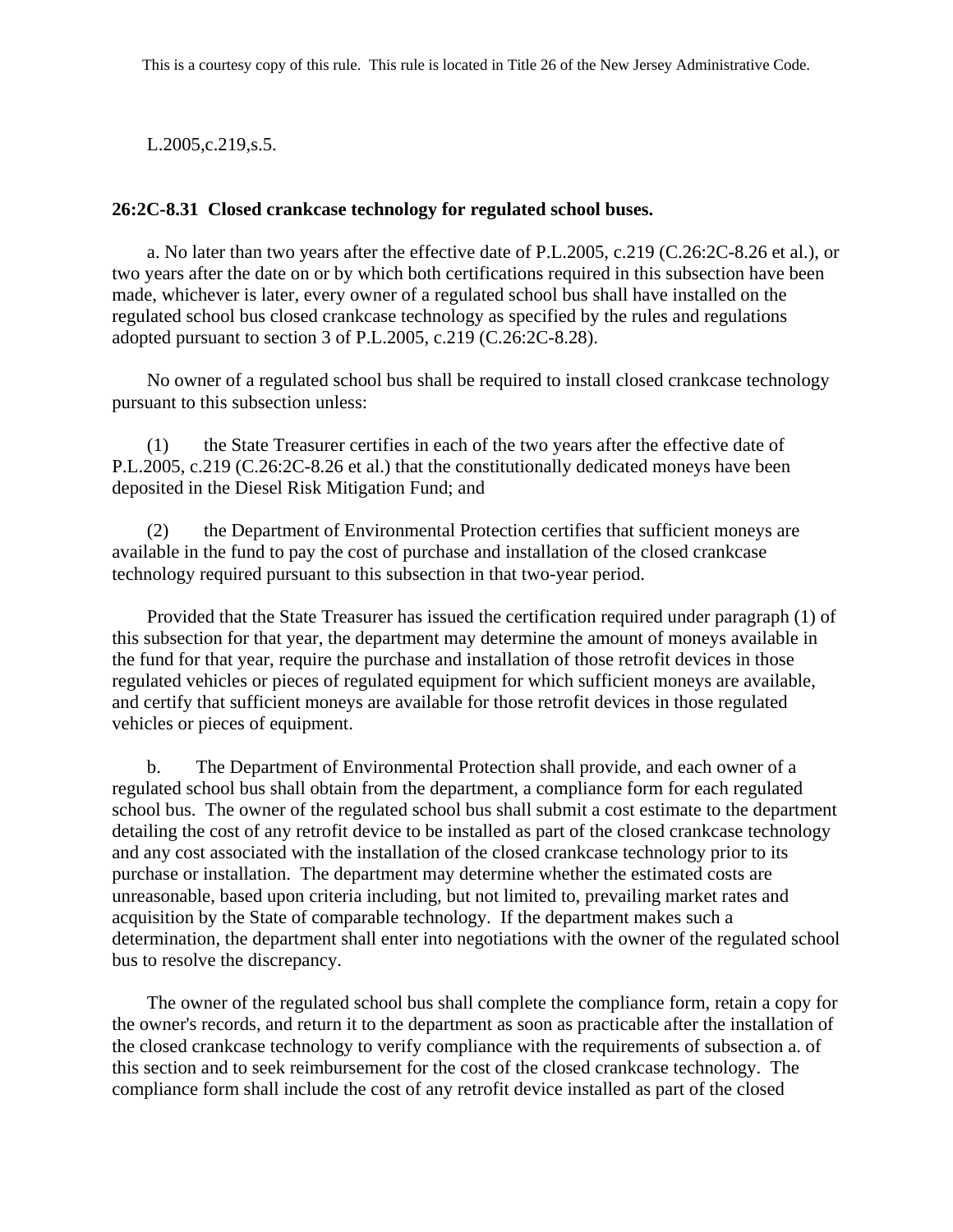crankcase technology and any cost associated with the installation of the closed crankcase technology. After the installation of the closed crankcase technology on a regulated school bus, a copy of the completed compliance form shall be kept on each regulated school bus at all times.

c. The department shall review the compliance forms submitted pursuant to subsection b. of this section and forward them to the State Treasurer. The State Treasurer shall reimburse each owner of a regulated school bus the cost of any retrofit device installed as part of the closed crankcase technology requirement and any cost associated with the installation of the closed crankcase technology indicated on the compliance form, in accordance with the provisions of sections 28 through 31, inclusive, of P.L.2005, c.219 (C.26:2C-8.53 through C.26:2C-8.56).

d. The Department of Environmental Protection shall provide any training necessary to implement the provisions of subsection d. of this section for any employees of, or persons contracted or licensed by, the New Jersey Motor Vehicle Commission, as determined necessary by the Chief Administrator of the New Jersey Motor Vehicle Commission.

e. The Department of Environmental Protection and the New Jersey Motor Vehicle Commission shall adopt jointly, pursuant to the "Administrative Procedure Act," P.L.1968, c.410 (C.52:14B-1 et seq.), rules and regulations concerning the installation of the crankcase technology required pursuant to this section and establishing the inspection requirements and procedures for verification of compliance with the crankcase technology requirement established pursuant to this section, the use of the compliance form in any inspection or as part of the inspection procedures and verification of compliance, any training necessary for any employees of, or persons contracted or licensed by, the New Jersey Motor Vehicle Commission, and the extent of that training to be provided by the Department of Environmental Protection, and in what manner that training shall be provided.

f. If for any reason, the owner of the regulated school bus is unable to comply with the requirements specified in this section, the owner shall notify the department, as soon as practicable, of the inability to comply. The department shall resolve the situation with the owner as soon as practicable, and the department shall issue any necessary documentation and other information to the owner of the regulated school bus.

L.2005,c.219,s.6; amended 2006, c.94, s.1.

## **26:2C-8.32 Study to identify, quantify sources of fine particles in cabin of regulated school buses.**

 a. Within two years after the effective date of P.L.2005, c.219 (C.26:2C-8.26 et al.), the Department of Environmental Protection shall complete a study to identify and quantify the sources of fine particles present in the cabin of a regulated school bus. The study shall:

(1) evaluate the relative contribution of emissions from both the crankcase and the tailpipe to in-cabin levels of fine particles; and

(2) evaluate the feasibility of requiring, and the environmental and health benefits of the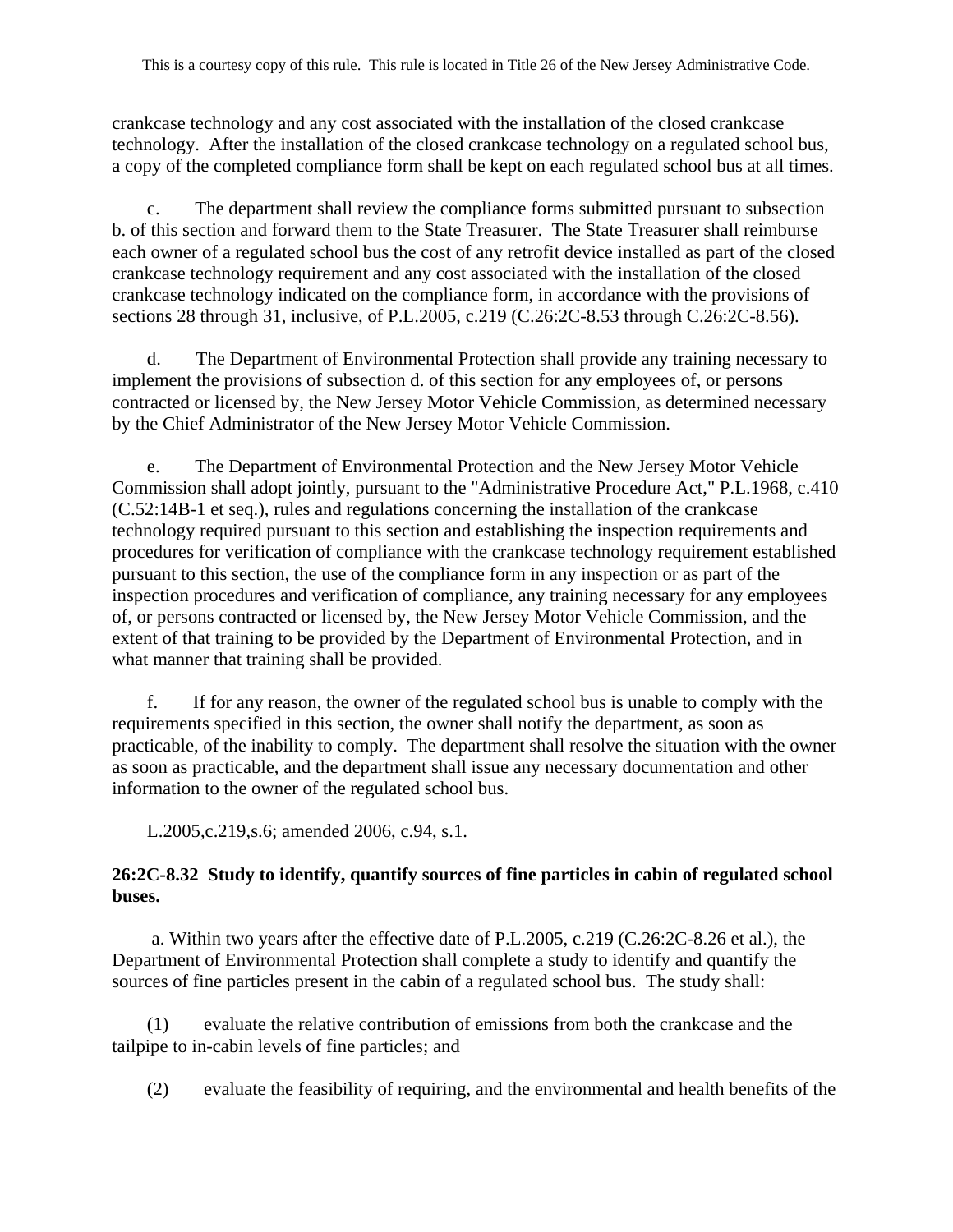reduction of fine particle levels from school bus tailpipe emissions through the use of additional retrofit devices.

b. If the Department of Environmental Protection finds as a result of the study conducted pursuant to subsection a. of this section that technologically feasible reductions in tailpipe emissions would significantly reduce the health risks associated with exposure of children to fine particles in the cabin of a standard school bus, the department may require the use of additional best available retrofit technologies in or on regulated school buses. If the department makes such a finding pursuant to the study, the department shall adopt, pursuant to the "Administrative Procedure Act," P.L.1968, c.410 (C.52:14B-1 et seq.), rules and regulations establishing:

(1) the best available retrofit technologies that regulated school buses shall be required to use, according to type, class, and other identifying vehicle information as designated by the department in these rules and regulations; and

(2) the requirements for submitting a fleet retrofit plan, combined fleet retrofit plan, or fleet averaging plan that are consistent with the requirements and provisions of section 9 and section 10 of P.L.2005, c.219 (C.26:2C-8.34 and C.26:2C-8.35) and the requirements for implementing the use of best available retrofit technologies for any owner who elects not to submit such a plan.

No use of additional best available retrofit technologies in or on regulated school buses may be required pursuant to this subsection for regulated school buses scheduled to be in service for less than two years on or after the date of notification pursuant to subsection d. of this section. No provision of the rules and regulations may require an owner of a regulated school bus to make a submittal to the department except as provided by this section.

c. No owner of a regulated school bus shall be required to install or use a retrofit device on a regulated school bus as required pursuant to the rules and regulations adopted pursuant to subsection b. of this section or pursuant to any part of a plan submitted pursuant to subsection e. of this section unless:

(1) the State Treasurer certifies that the constitutionally dedicated moneys have been deposited in the Diesel Risk Mitigation Fund for that year; and

(2) the Department of Environmental Protection certifies that sufficient moneys are available in the fund to pay for the cost of purchase and installation of the retrofit device required to be used by rule or regulation or by a provision of a plan submitted pursuant to subsection e. of this section in that given year.

Provided that the State Treasurer has issued the certification required under paragraph (1) of this subsection for that year, the department may determine the amount of moneys available in the fund for that year, require the purchase and installation of those retrofit devices in those regulated school buses for which sufficient moneys are available, and certify that sufficient moneys are available for those retrofit devices in those regulated school buses.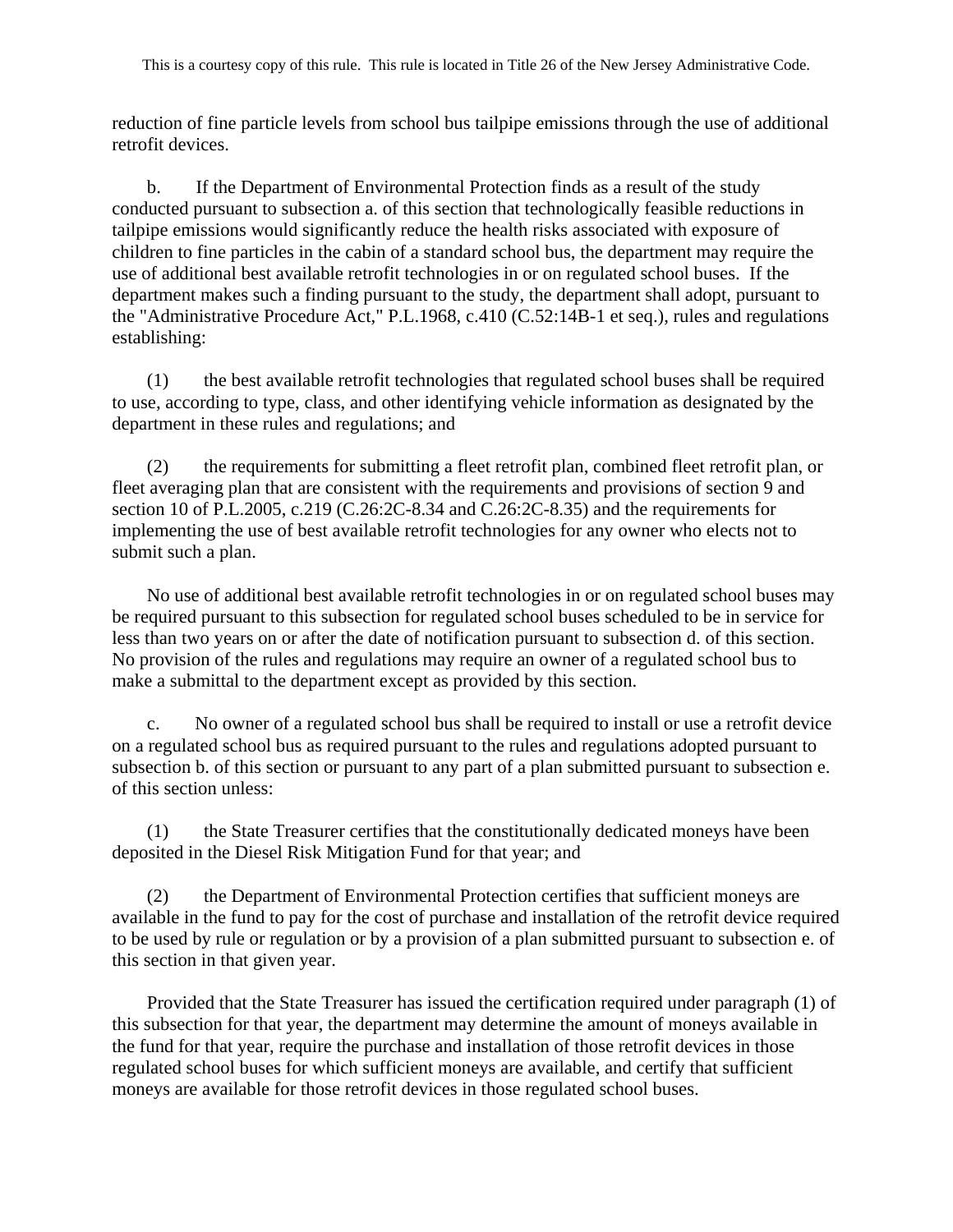d. The Department of Environmental Protection shall notify each owner of a regulated school bus of the adoption of the rules and regulations pursuant to subsection b. of this section and the provisions of those rules and regulations. In establishing additional requirements pursuant to subsection b. of this section, the department shall require the compliance of regulated school buses before the compliance of other vehicles and equipment required to use best available retrofit technologies pursuant to P.L.2005, c.219 (C.26:2C-8.26 et al.). The State Treasurer shall prioritize the use of dedicated moneys in the Diesel Risk Mitigation Fund to allow for regulated school bus compliance with the provisions of this section, and shall prioritize payments made from the fund for regulated school buses complying with these additional requirements.

e. If rules and regulations are adopted pursuant to subsection b. of this section, each owner of a regulated school bus shall submit to the Department of Environmental Protection:

(1) an inventory of the diesel-powered school buses that are owned by the owner;

(2) notice by the owner that the owner shall comply with the requirements of P.L.2005, c.219 (C.26:2C-8.26 et al.) through the use of the best available retrofit technologies as designated and provided for under the rules and regulations adopted pursuant to subsection b. of this section, or that the owner cannot comply in that manner and is submitting a fleet retrofit plan, combined fleet retrofit plan, or fleet averaging plan; and

(3) the fleet retrofit plan, combined fleet retrofit plan, or fleet averaging plan being submitted in lieu of complying through the use of the best available retrofit technologies as designated and provided for under the rules and regulations adopted pursuant to P.L.2005, c.219 (C.26:2C-8.26 et al.), if the owner has elected to do so.

The owner shall make these submittals no later than 180 days after the effective date of the rules and regulations adopted pursuant to subsection b. of this section, or the date on or by which both certifications required pursuant to subsection c. of this section have been made, whichever is later.

f. No later than 180 days after the date of the submittals and notice pursuant to subsection e. of this section, the Department of Environmental Protection shall review, approve, and resolve any discrepancies concerning any submitted fleet retrofit plan, combined fleet retrofit plan, or fleet averaging plan, and shall issue final approval of the submitted plan. Any supplements or modifications to the fleet retrofit plan, combined fleet retrofit plan, or fleet averaging plan submitted pursuant to this subsection shall be made pursuant to section 10 of P.L.2005, c.219 (C.26:2C-8.35).

g. The department shall provide a one-page compliance form to each owner of a regulated school bus that submits a notice to comply pursuant to paragraph (2) of subsection e. of this section for each regulated school bus required to use best available retrofit technologies. The compliance form shall be similar to the compliance form issued pursuant to section 17 of P.L.2005, c.219 (C.26:2C-8.42) and shall be consistent with the provisions of subsection b. of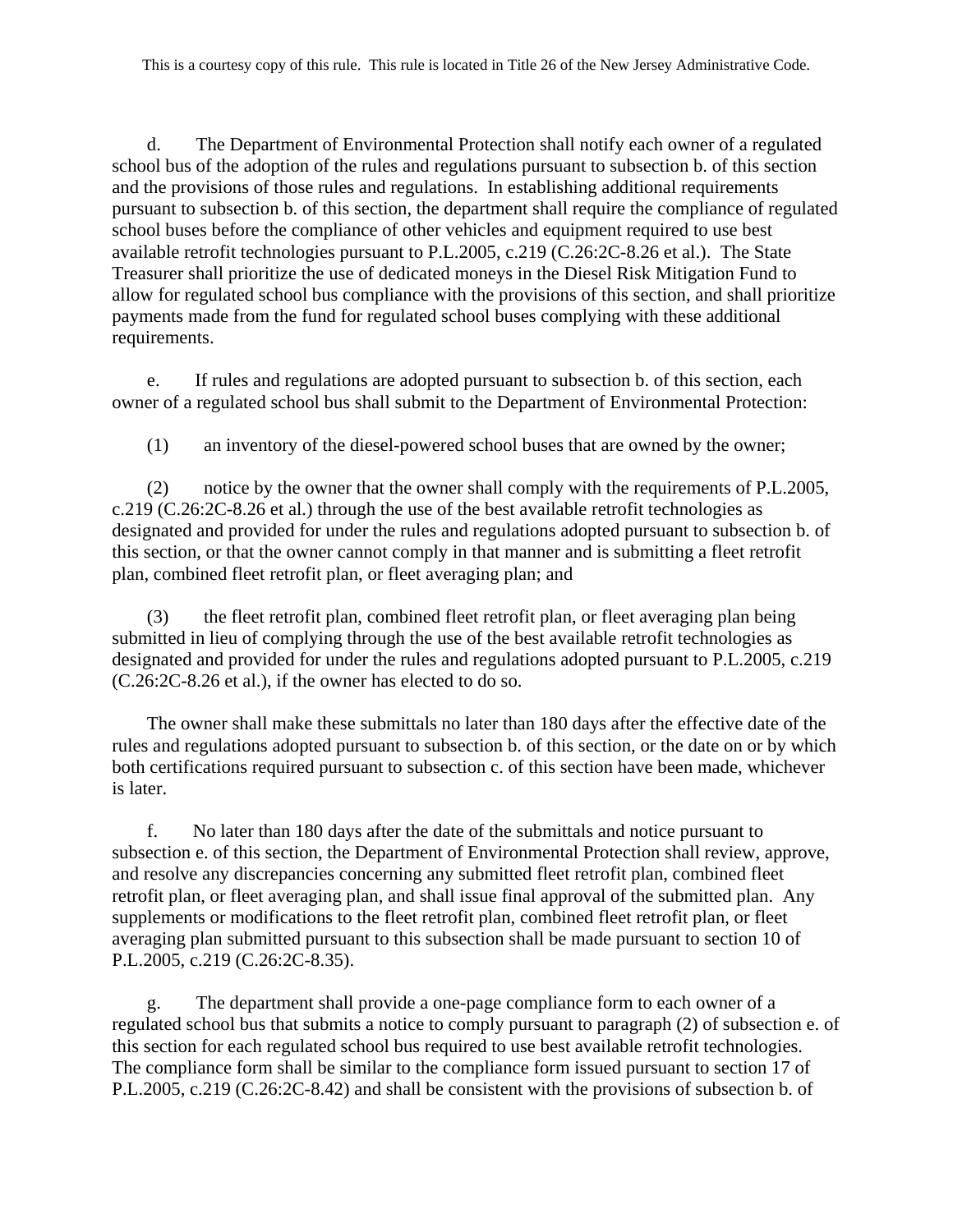that section. The department shall issue with the compliance form a notice of instructions describing the purpose of, and the procedures for completion of the compliance form, and the requirement to keep the compliance form with the regulated vehicle, or other vehicle included in a fleet averaging plan or modification thereto, for the life of the vehicle.

The owner of the regulated school bus shall complete the compliance form, retain a copy for the owner's records, and return it to the department as soon as practicable after the installation of, or commencement of the use of, the best available retrofit technologies required pursuant to the rules and regulations adopted pursuant to subsection b. of this section. The department shall review the compliance forms submitted and shall forward them to the State Treasurer, who shall reimburse each owner of a regulated school bus the cost of any retrofit device and the costs associated with the installation thereof, in accordance with the provisions of sections 28 through 31, inclusive, of P.L.2005, c.219 (C.26:2C-8.53 through C.26:2C-8.56).

L.2005,c.219,s.7.

## **26:2C-8.33 Rules and regulations relative to idling school buses, consistency with "Air Pollution Control Act (1954)."**

a. The rules and regulations adopted pursuant to paragraph (4) of subsection b. of section 3 of P.L.2005, c.219 (C.26:2C-8.28), shall be consistent with any rules and regulations adopted pursuant to the "Air Pollution Control Act (1954)," P.L.1954, c.212 (C.26:2C-1 et seq.) concerning the idling of vehicles powered by diesel engines, shall be no less stringent than the restrictions on idling pursuant to department rules and regulations in effect on the date of enactment of P.L.2005, c.219 (C.26:2C-8.26 et al.), and shall provide for the same penalties to be enforced for school bus idling as are enforced for the idling of other motor vehicles pursuant to section 2 of P.L.1966, c.15 (C.39:3-70.2), except that:

(1) a warning shall be issued to the driver of the school bus operated in violation of these provisions, to the school district if the school district is not the owner of the school bus, and the principal or administrator of the school serviced by the school bus operated in violation of these provisions, for the first violation;

(2) for a first violation, a notice of violation shall be issued to, and the appropriate penalty imposed on, the owner of the school bus operated in violation of these provisions; and

(3) subsequent violations shall be enforced against the owner of the school bus operated in violation of these provisions, if other than the school district, and the school district serviced by the school bus operated in violation of these provisions.

No penalties may be assessed against any driver of any school bus that is operated in violation of the rules and regulations adopted pursuant to P.L.2005, c.219 (C.26:2C-8.26 et al.).

b. The Department of Environmental Protection shall consult with the Department of Education, individual school districts and school administrators concerning the issue of school bus idling, and develop and assist with the implementation of policies and procedures to achieve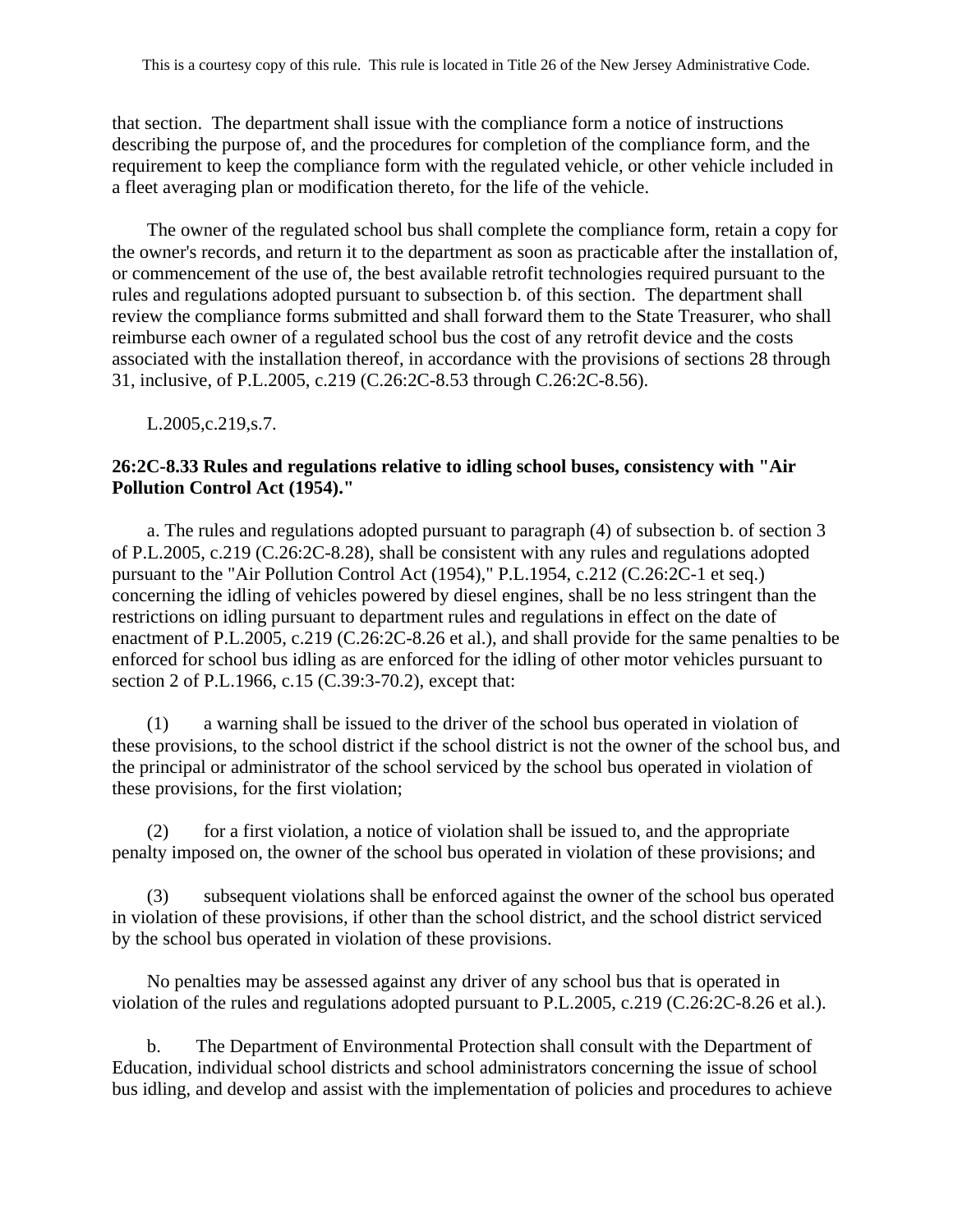compliance with the rules and regulations adopted pursuant to paragraph (4) of subsection b. of section 3 of P.L.2005, c.219 (C.26:2C-8.28).

c. The Department of Law and Public Safety, in consultation with local law enforcement, the Department of Education, the Department of Environmental Protection, and the New Jersey Motor Vehicle Commission, shall adopt, pursuant to the "Administrative Procedure Act," P.L.1968, c.410 (C.52:14B-1 et seq.), any rules or regulations necessary to facilitate and ensure the enforcement of the rules and regulations adopted pursuant to paragraph (4) of subsection b. of section 3 of P.L.2005, c.219 (C.26:2C-8.28).

L.2005,c.219,s.8.

### **26:2C-8.34 Submissions to DEP by owner of regulated vehicle, equipment.**

a. Except as otherwise provided for in this section, any owner of a regulated vehicle or regulated equipment shall submit to the Department of Environmental Protection:

(1) an inventory of all on-road diesel vehicles and off-road diesel equipment owned, operated, or leased by the owner;

(2) notice by the owner that the owner shall comply with the requirements of P.L.2005, c.219 (C.26:2C-8.26 et al.) through the use of the best available retrofit technologies as designated and provided for under the rules and regulations adopted pursuant to section 3 of P.L.2005, c.219 (C.26:2C-8.28), or that the owner cannot comply in that manner and is submitting a fleet retrofit plan, combined fleet retrofit plan, or fleet averaging plan;

(3) the fleet retrofit plan, combined fleet retrofit plan, or fleet averaging plan being submitted in lieu of complying through the use of the best available retrofit technologies as designated and provided for under the rules and regulations adopted pursuant to section 3 of P.L.2005, c.219 (C.26:2C-8.28), if the owner has elected to do so; and

(4) an estimate of the cost of any retrofit device and any cost associated with the installation of that retrofit device, in accordance with the rules and regulations adopted pursuant to section 3 of P.L.2005, c.219 (C.26:2C-8.28).

The department may disapprove any notice submitted pursuant to paragraph (2) of this subsection by an owner complying with the requirements as designated and provided for under the rules and regulations adopted pursuant to section 3 of P.L.2005, c.219 (C.26:2C-8.28), if the department determines that the costs or cost estimates, submitted pursuant to paragraph (4) of this subsection, for the best available retrofit technology described in the notice, are unreasonable based upon criteria including, but not limited to, prevailing market rates and acquisition by the State of comparable technology. If the department makes such a determination, the department shall enter into negotiations with the owner to resolve the discrepancy. For owners complying by submitting a fleet retrofit plan, combined fleet retrofit plan, or fleet averaging plan pursuant to this subsection, the department shall review any notice, plan, cost, or cost estimate in accordance with the provisions of section 10 of P.L.2005, c.219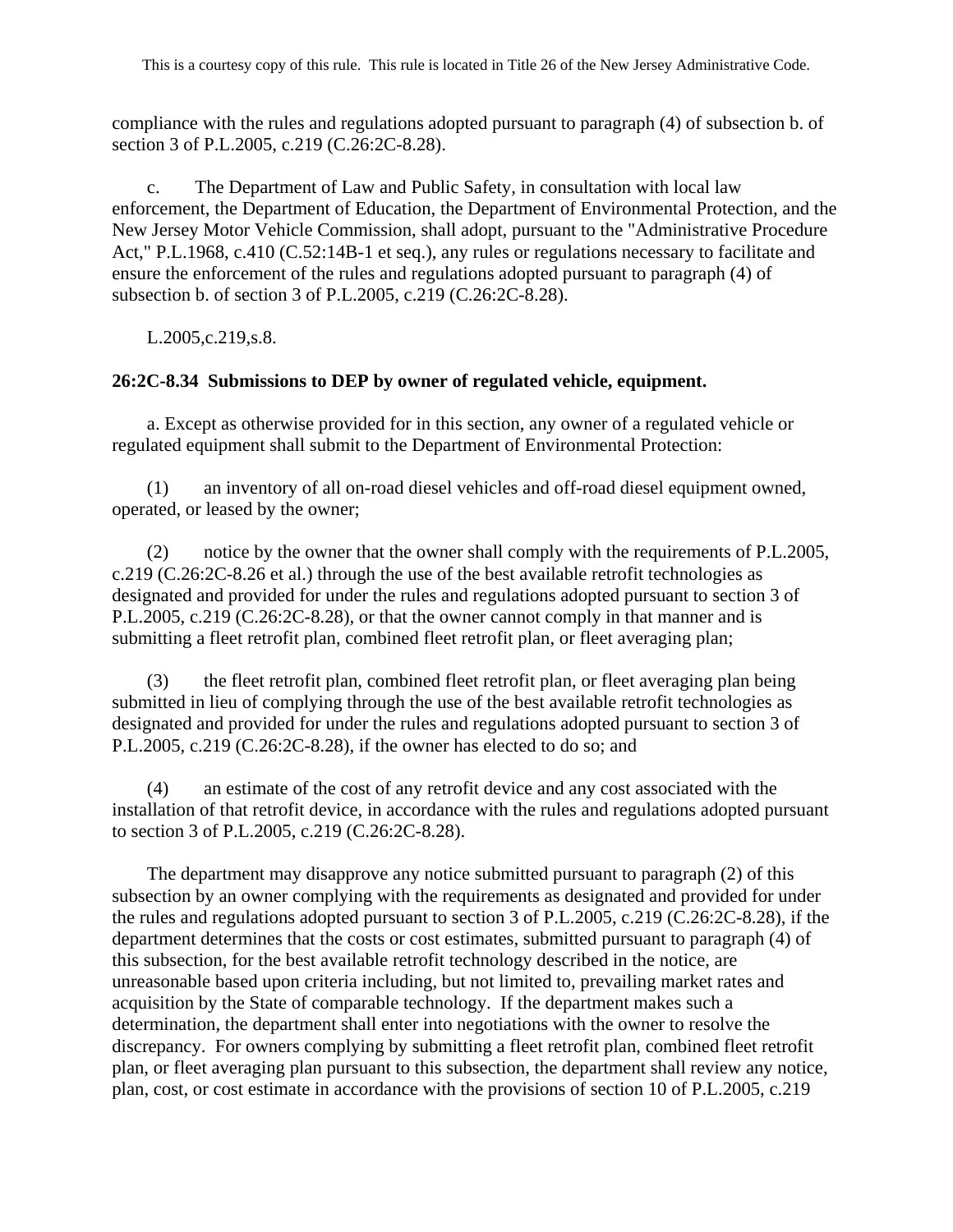## (C.26:2C-8.35).

b. Each owner of a regulated vehicle or regulated equipment shall make the submittals required pursuant to subsection a. in accordance with the following schedule:

(1) for regulated solid waste vehicles, no later than 180 days after the effective date of the rules and regulations adopted pursuant to section 3 of P.L.2005, c.219 (C.26:2C-8.28);

(2) for public regulated commercial buses, no later than one year after the effective date of the rules and regulations adopted pursuant to section 3 of P.L.2005, c.219 (C.26:2C-8.28);

(3) for private regulated commercial buses, no later than one year and 180 days after the effective date of the rules and regulations adopted pursuant to section 3 of P.L.2005, c.219 (C.26:2C-8.28); and

(4) for regulated on-road diesel vehicles and regulated equipment other than regulated solid waste vehicles and regulated commercial buses, no later than four years after the effective date of the rules and regulations adopted pursuant to section 3 of P.L.2005, c.219 (C.26:2C-8.28).

c. No owner of a private regulated commercial bus shall be required to make any submittal pursuant to subsection b. of this section until the owners of public regulated commercial buses have made their submittals required pursuant to that subsection, and no installation and use of a retrofit device on a private regulated commercial bus may be required earlier than 180 days after the owners of public regulated commercial buses have been required to install and have begun the use of retrofit devices on public regulated commercial buses.

d. The owner of regulated vehicles or regulated equipment who commences operation of a fleet after the effective date of the rules and regulations adopted pursuant to section 3 of P.L.2005, c.219 (C.26:2C-8.28) shall make the submittals required pursuant to subsection a. of this section within 180 days after the date on which they began operations, or the date provided in subsection b. of this section, whichever is later.

e. The owner of regulated vehicles or regulated equipment may coordinate or combine the development of a fleet retrofit plan with the development of a fleet retrofit plan of any other owner, or a group of owners, of regulated vehicles or regulated equipment, and with the guidance of the Department of Environmental Protection submit a combined fleet retrofit plan.

f. The fleet retrofit plan submitted pursuant to subsection a. of this section shall include a description by the owner of the best available retrofit technology and the specific regulated vehicle or piece of regulated equipment on which the specific best available retrofit technology would be used, as determined by the owner pursuant to the rules and regulations adopted pursuant to section 3 of P.L.2005, c.219 (C.26:2C-8.28).

g. If the owner of regulated vehicles or regulated equipment determines that the best available retrofit technology as required under the rules and regulations adopted pursuant to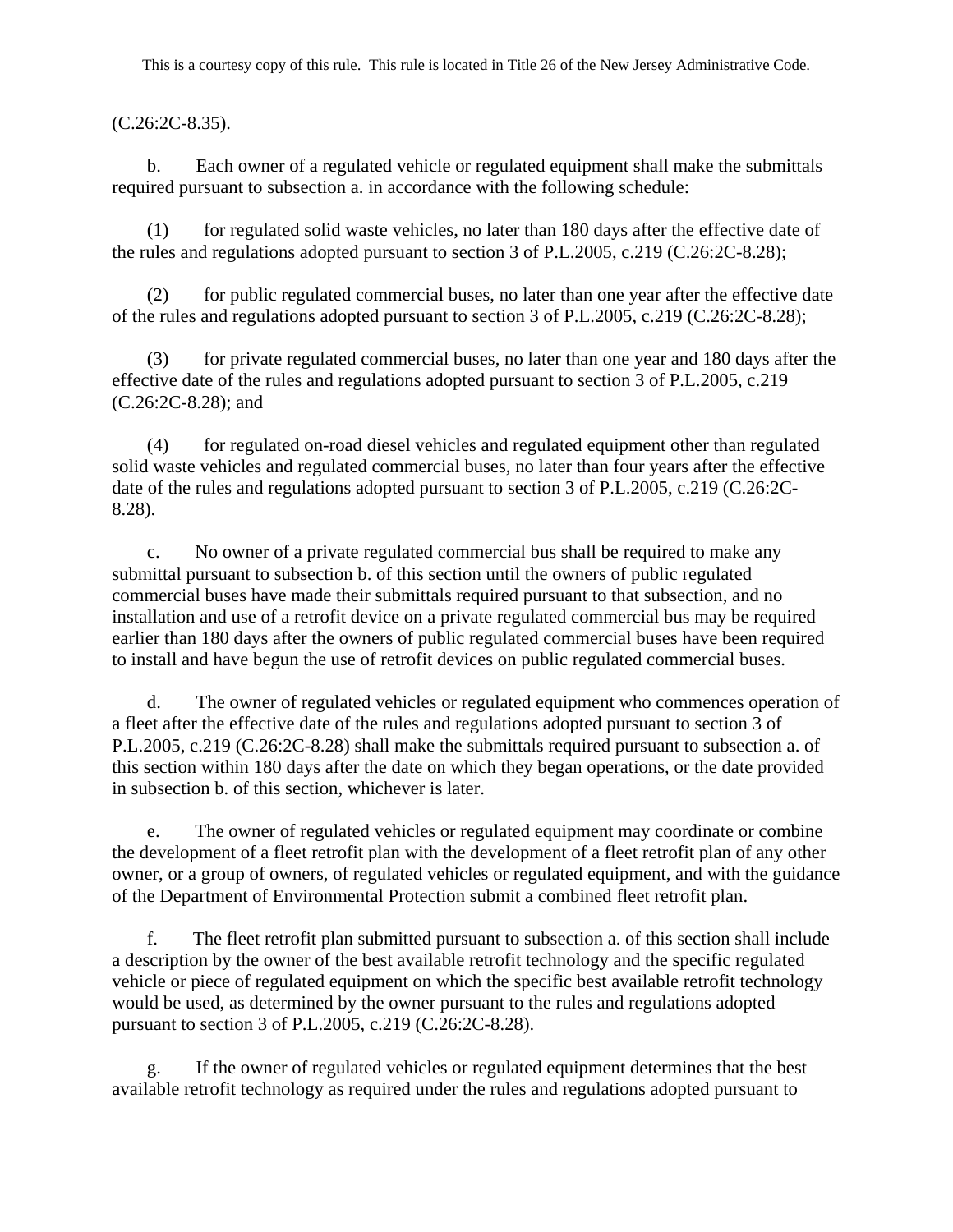section 3 of P.L.2005, c.219 (C.26:2C-8.28) is not feasible for a specific regulated vehicle or pieces of regulated equipment, the owner may document this determination in the fleet retrofit plan and request the use of another level of best available retrofit technology to meet the requirement for that specific regulated vehicle or piece of regulated equipment, or provide documentation as to why the owner cannot use the best available retrofit technology that is required. The owner may also propose and negotiate an enforceable commitment to:

(1) retire the regulated vehicle or piece of regulated equipment and replace it with a vehicle or piece of equipment certified to fine particle emission levels at or below the emission levels that would have been achieved by the use of the required best available retrofit technology; or

(2) replace the engine of the vehicle or the equipment with an engine certified to that fine particle emissions level.

h. The owner of 75 or more regulated vehicles or pieces of regulated equipment, or any group of owners who elect to develop a combined fleet retrofit plan pursuant to subsection e. of this section under which 75 or more regulated vehicles or pieces of regulated equipment would be regulated, may propose to the Department of Environmental Protection a fleet averaging plan, in lieu of a fleet retrofit plan or a combined fleet retrofit plan, for the fleet or fleets affected. The owner or owners may propose a fleet averaging plan provided that the total net percent reductions in fine particle emissions under the proposed fleet averaging plan are equivalent to the estimated reductions in fine particle emissions that would have been achieved by the owner if a fleet retrofit plan were submitted and implemented for the regulated vehicles or regulated equipment, or both, or by the owners if the owners had submitted and implemented a combined fleet retrofit plan for their regulated vehicles or regulated equipment, or both, as calculated pursuant to the provisions of the rules and regulations adopted pursuant to section 3 of P.L.2005, c.219 (C.26:2C-8.28). The owner or group of owners may propose achieving fine particle emissions reductions from any on-road diesel vehicle, off-road diesel equipment, regulated vehicle, or regulated equipment owned by the owner or group of owners, or the retirement of any of those vehicles or equipment, and shall submit the proposed fleet averaging plan to the department as required by the rules and regulations adopted pursuant to section 3 of P.L.2005, c.219 (C.26:2C-8.28).

i. A fleet averaging plan proposed pursuant to subsection h. of this section that proposes the use of retrofit devices on any on-road diesel vehicle, off-road diesel equipment, regulated vehicle, or regulated equipment shall include: (1) a description by the owner of the best available retrofit technology and the specific vehicle or equipment on which the specific best available retrofit technology would be used, the specific vehicle or equipment to be retired, and how the required fine particle reductions shall be achieved through a combination of the use of best available retrofit technology on the specific vehicles or equipment; and (2) other measures or applications of best available retrofit technology consistent with the provisions of the rules and regulations adopted pursuant to section 3 of P.L.2005, c.219 (C.26:2C-8.28).

j. The Department of Environmental Protection shall give due consideration in the application of the fleet retrofit plan, combined fleet retrofit plan, or fleet averaging plan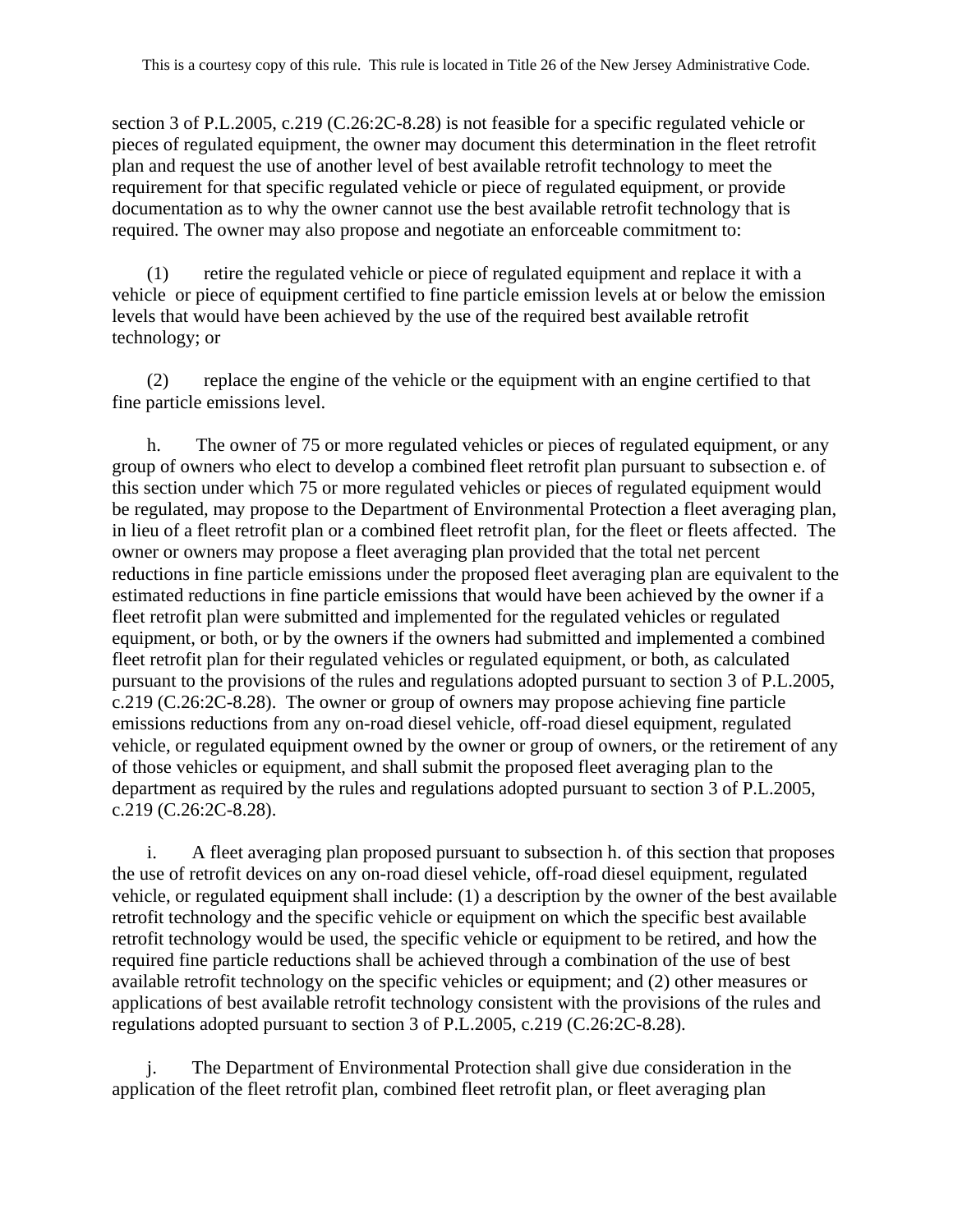requirements to any efforts or actions by owners of regulated vehicles or regulated equipment who voluntarily retrofit, retire, or repower vehicles or equipment prior to the adoption of rules and regulations pursuant to section 3 of P.L.2005, c.219 (C.26:2C-8.28), and may modify any of the requirements of this section for such an owner in order to provide such due consideration.

k. The Department of Environmental Protection shall provide any technical guidance needed in preparing the fleet retrofit plans, combined fleet retrofit plans, and fleet averaging plans required pursuant to this section and any revisions, supplements, or modifications thereto required pursuant to P.L.2005, c.219 (C.26:2C-8.26 et al.).

l. No owner of regulated vehicles or regulated equipment shall be required to install or use a retrofit device on a regulated vehicle or regulated equipment as required pursuant to the rules and regulations adopted pursuant to section 3 of P.L.2005, c.219 (C.26:2C-8.28) or under a plan submitted pursuant to this section in any year unless the State Treasurer certifies for that year that the constitutionally dedicated moneys have been deposited in the Diesel Risk Mitigation Fund and the Department of Environmental Protection certifies that sufficient moneys are available in the fund to pay the cost of purchase and installation of the retrofit devices required to be used by rule and regulation or under an approved fleet retrofit plan, combined fleet retrofit plan, or fleet averaging plan or supplement or modification thereto, as applicable, by an owner in that year.

Provided that the State Treasurer has issued the certification that the constitutionally dedicated moneys have been deposited in the fund for that year, the department may determine the amount of moneys available in the fund for that year, require the purchase and installation of those retrofit devices in those regulated vehicles or pieces of regulated equipment for which sufficient moneys are available, and certify that sufficient moneys are available for those retrofit devices to be purchased for, and installed in, those regulated vehicles or pieces of regulated equipment.

L.2005,c.219,s.9; amended 2006, c.94, s.2.

# **26:2C-8.35 Approval of fleet retrofit plans.**

a. The department shall review, and approve or disapprove all parts of any fleet retrofit plan, combined fleet retrofit plan, or fleet averaging plan submitted pursuant to section 9 of P.L.2005, c.219 (C.26:2C-8.34). The department may approve or disapprove any fleet retrofit plan, combined fleet retrofit plan, or the fleet averaging plan in part, and:

(1) may direct the owner to comply with the approved part or parts of the fleet retrofit plan, the combined fleet retrofit plan, or the fleet averaging plan, as applicable, prior to final approval of other parts of the fleet retrofit plan, the combined fleet retrofit plan, or the fleet averaging plan; or

(2) in the case of a fleet averaging plan, may determine that the owner or the group of owners cannot comply with the requirements of P.L.2005, c.219 (C.26:2C-8.26 et al.) by implementing the proposed fleet averaging plan, and may require the owner to submit a fleet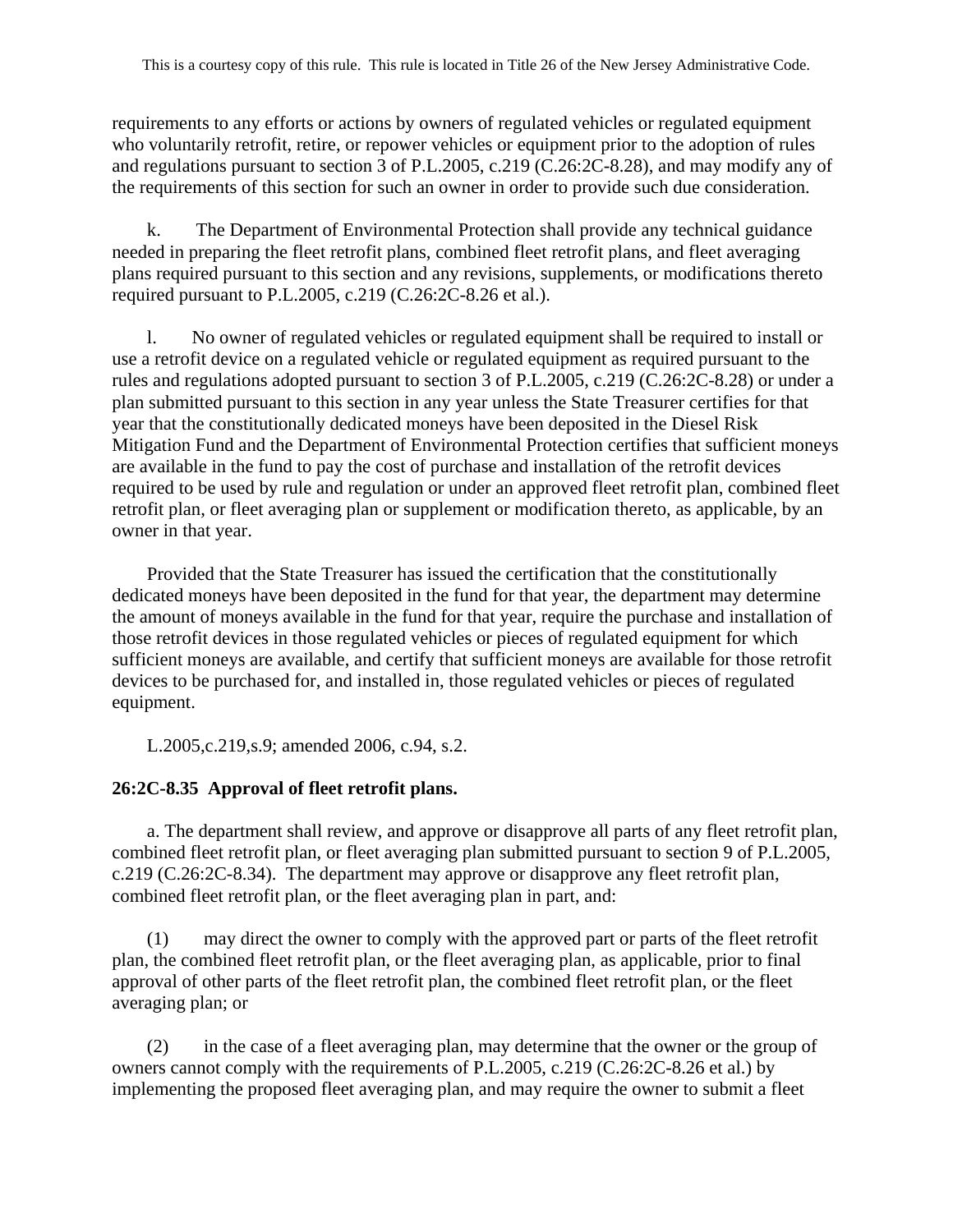retrofit plan, or the group of owners of the fleets to submit a combined fleet retrofit plan or individual fleet retrofit plans.

Any determination made, or requirement established, pursuant to paragraph (2) of this subsection shall be made in writing and shall be provided in writing to each owner affected by the determination or requirement.

The department may disapprove any fleet retrofit plan, combined fleet retrofit plan, or fleet averaging plan, or any part thereof, submitted pursuant to paragraph (3) of subsection a. of section 9 of P.L.2005, c.219 (C.26:2C-8.34), if the department determines that the costs or cost estimates, submitted pursuant to paragraph (4) of subsection a. of section 9 of P.L.2005, c.219 (C.26:2C-8.34) for retrofit devices described in the fleet retrofit plan, combined fleet retrofit plan, or fleet averaging plan, as appropriate, are unreasonable based upon criteria including, but not limited to, prevailing market rates and acquisition by the State of comparable technology. If the department makes such a determination, the department shall enter into negotiations with the owner to resolve the discrepancy.

b. If the department exercises its authority under paragraph (2) of subsection a. of this section, the department shall issue a modified timetable for submittal of a fleet retrofit plan for the regulated vehicles or regulated equipment, a combined fleet retrofit plan for the group of owners, or individual fleet retrofit plans for the owners in the group. The department may require the submittal of these plans no earlier than 180 days after the date of the determination pursuant to paragraph (2) of subsection a. of this section, or the date on or by which both of the certifications required pursuant to subsection l. of section 9 of P.L.2005, c.219 (C.26:2C-8.34) have been made, whichever is later. The department shall review, approve or disapprove any fleet retrofit plan or combined fleet retrofit plan submitted in accordance with this modified timetable.

c. Whenever the department disapproves a fleet retrofit plan, combined fleet retrofit plan, or fleet averaging plan, or a part thereof, the department shall provide a detailed explanation to the owner indicating the deficiencies of the disapproved fleet retrofit plan, disapproved combined fleet retrofit plan, or the disapproved fleet averaging plan, or part thereof, and the recommendations of the department to correct the deficiencies.

d. During the review process or prior to final approval of a fleet retrofit plan, combined fleet retrofit plan, or fleet averaging plan, or the part thereof in question, the department may contact and enter into negotiations with the owner to resolve discrepancies between the rules and regulations adopted pursuant to section 3 of P.L.2005, c.219 (C.26:2C-8.28), the submitted fleet retrofit plan, combined fleet retrofit plan, or fleet averaging plan, and any requests by the owner for alternatives pursuant to subsection g. of section 9 of P.L.2005, c.219 (C.26:2C-8.34).

e. The owner or a group of owners whose fleet retrofit plan, combined fleet retrofit plan, or fleet averaging plan, or any part thereof, is disapproved by the department shall make the recommended revisions to the disapproved fleet retrofit plan, combined fleet retrofit plan, or fleet averaging plan, or the disapproved part thereof, within 60 days after the receipt of the disapproval notification from the department, and shall submit to the department the final revised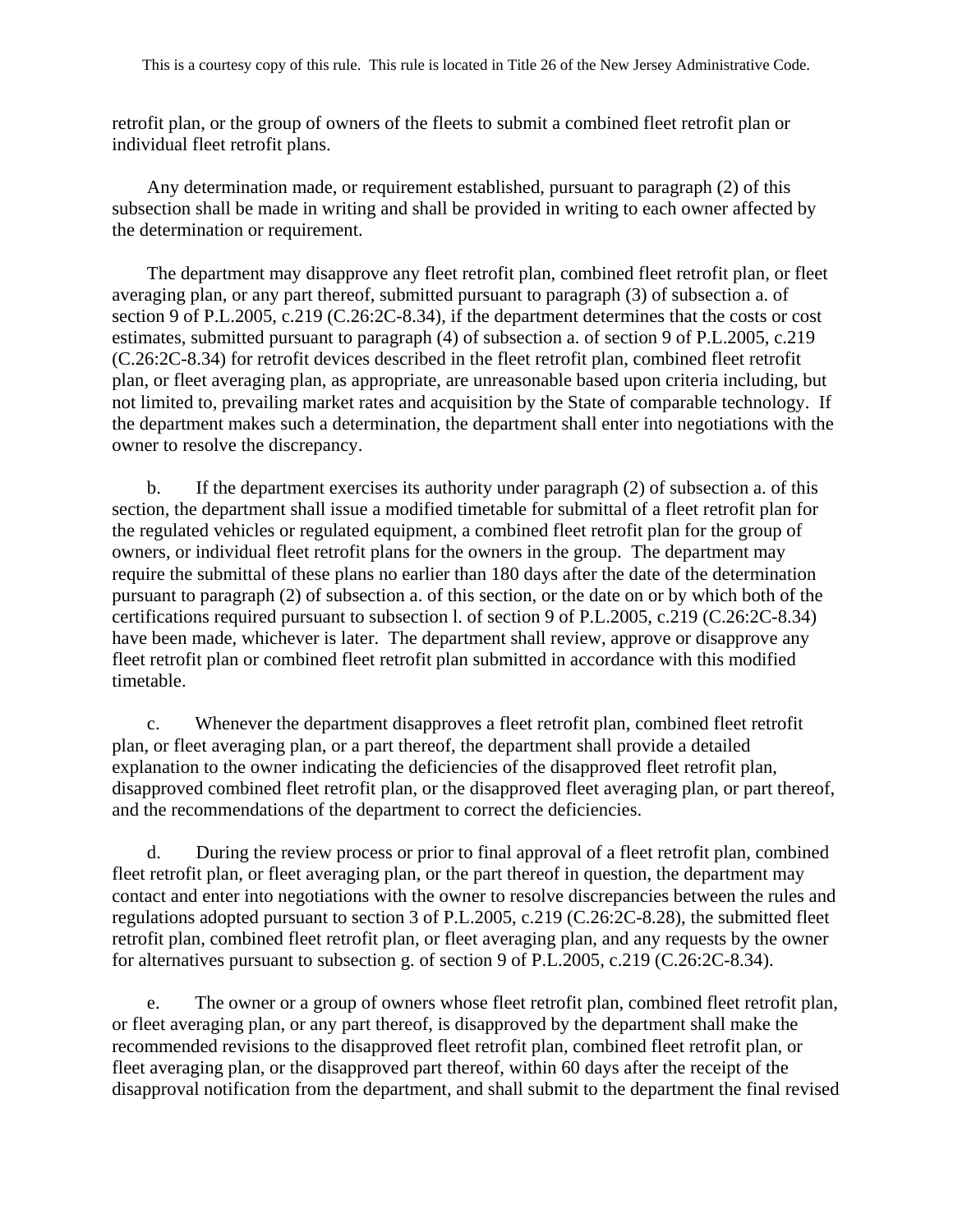fleet retrofit plan, final revised combined fleet retrofit plan, or the final revised fleet averaging plan, or the final revised part thereof that had been disapproved and revised. If the department does not take further action within 30 days after receipt of the final revised fleet retrofit plan, final revised combined fleet retrofit plan, the final fleet averaging plan, or the final revised part that had been disapproved, the fleet retrofit plan, combined fleet retrofit plan, or fleet averaging plan, or the part that had been disapproved and revised, shall be considered approved and in effect. If the department finds within 30 days after the receipt of the final revised fleet retrofit plan, final revised combined fleet retrofit plan, or the final revised fleet averaging plan, that the owner has not complied with the recommended revisions, the department may take further action to require compliance with this subsection, but the plan shall be in effect as of the date of the close of the 30-day period following the submittal of the final revised plan, or part thereof.

f. Upon the date of final approval of the fleet retrofit plan, combined fleet retrofit plan, or fleet averaging plan, or any part thereof, the owner shall be subject to the provisions of the fleet retrofit plan, combined fleet retrofit plan, fleet averaging plan, or that part thereof, and shall be required to comply with these provisions on or after the final approval date or the date on or by which both certifications required pursuant to subsection l. of section 9 of P.L.2005, c.219 (C.26:2C-8.34) have been made, whichever is later.

L.2005,c.219,s.10; amended 2006, c.94, s.3.

# **26:2C-8.36 Anniversary date of plans, submissions required from owner.**

a. The date on which all parts of a fleet retrofit plan, combined fleet retrofit plan, or fleet averaging plan have been approved and are in effect shall serve as the anniversary date of the fleet retrofit plan, combined fleet retrofit plan, or fleet averaging plan approval for the purposes of this subsection. On each annual anniversary of the date of the fleet retrofit plan, combined fleet retrofit plan, or fleet averaging plan approval, or 90 days after the date of the fleet retrofit plan, combined fleet retrofit plan, or fleet averaging plan approval, or the approval of the most recent supplement or modification thereto, as applicable, whichever is later, each owner of regulated vehicles or regulated equipment shall submit a supplement to the fleet retrofit plan or combined fleet retrofit plan, or a modification of the fleet averaging plan, as applicable, indicating any changes to the fleet that have been made.

b. A supplement submitted pursuant to subsection a. of this section shall include:

(1) a description of any on-road diesel vehicles or off-road diesel equipment owned, operated, or leased by the owner added or removed from the fleet since the submission of the fleet retrofit plan or combined fleet retrofit plan, or the last supplement thereto; and

(2) for the regulated vehicles or regulated equipment added to the fleet, a description of the best available retrofit technology and the specific vehicle or piece of equipment on which the specific best available retrofit technology would be used.

c. A modification to a fleet averaging plan submitted pursuant to subsection a. of this section shall include: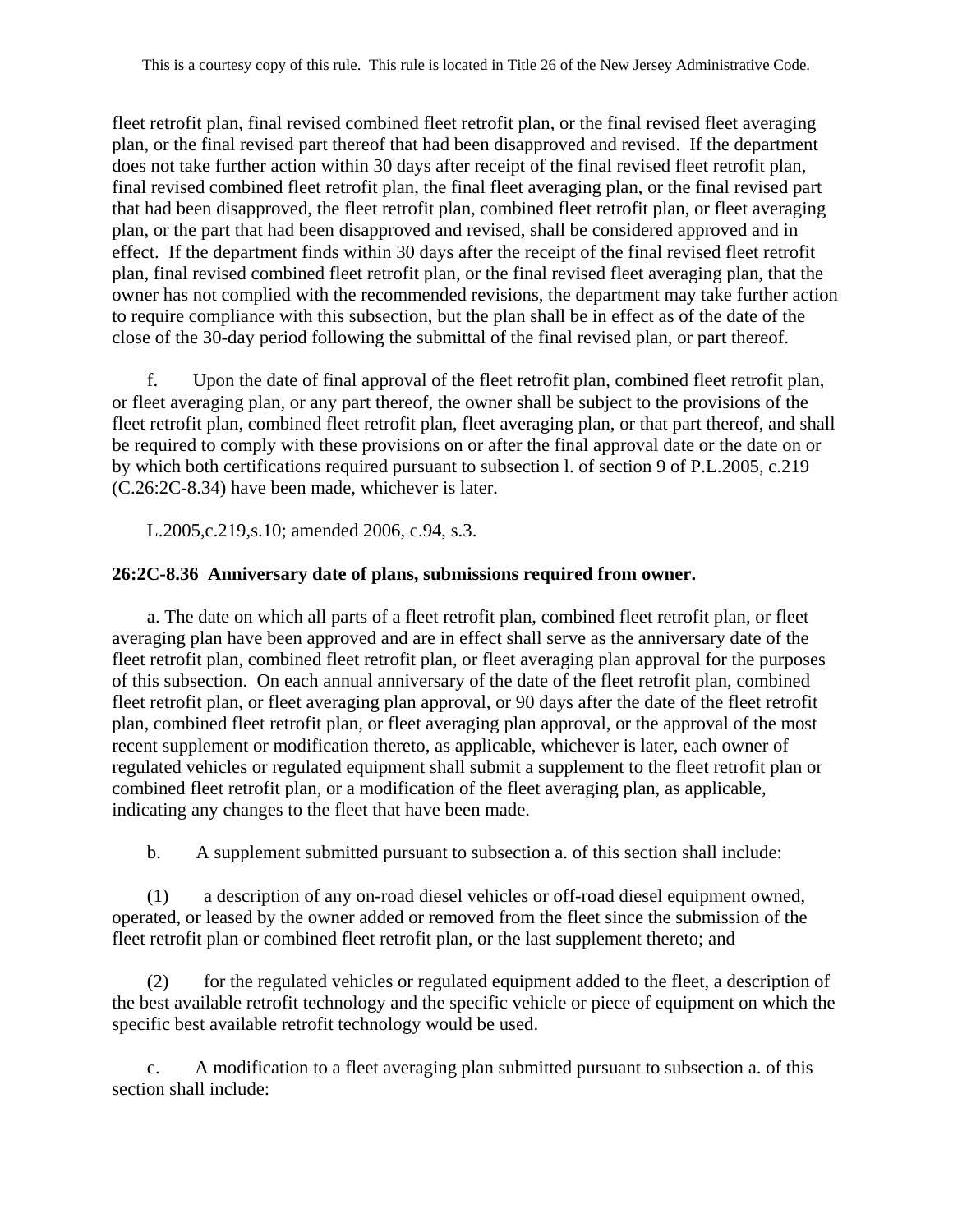(1) a description of any on-road diesel vehicles or off-road diesel equipment owned, operated, or leased by the owner or removed from the fleet since the submission of the fleet averaging plan or the last modification, thereto;

(2) for the regulated vehicles or regulated equipment added to the fleet, a description of the best available retrofit technology and the specific vehicle or piece of equipment on which the specific best available retrofit technology would be used that was not described in the fleet averaging plan or the last modification thereto; and

(3) a description of how the required fine particle reductions shall be achieved through a combination of the use of best available retrofit technology on specific regulated vehicles and other on-road diesel vehicles, or on specific regulated equipment and other off-road diesel equipment, and other measures or applications of best available retrofit technology consistent with the provisions of the rules and regulations adopted pursuant to section 3 of P.L.2005, c.219 (C.26:2C-8.28).

d. The department shall review, and approve or disapprove all parts of the supplement or the modification no later than one year after its submittal date. The department may approve or disapprove any supplement or modification to any plan in part, and require the owner of the regulated vehicles or regulated equipment to comply with the approved part or parts of the supplement or modification prior to final approval of other parts of the supplement or the modification.

e. Whenever the department disapproves a supplement to a fleet retrofit plan, combined fleet retrofit plan, or a modification to a fleet averaging plan, or a part thereof, the department shall provide a detailed explanation to the owner or operator of the fleet indicating the deficiencies of the disapproved supplement or modification, or part thereof, and the recommendations of the department to correct the deficiencies. The owner or a group of owners who receive disapproval of a supplement to a fleet retrofit plan or combined fleet retrofit plan, or of a modification to a fleet averaging plan, or a part thereof, shall make the recommended revisions to the supplement or the modification within 60 days after the receipt of the disapproval notification from the department, and submit the final revised supplement or modification, or the revised part that had been disapproved, to the department. If the department does not take further action within 30 days after receipt of the final revised supplement or modification, or the revised part that had been disapproved, the revised supplement to the fleet retrofit plan or combined fleet retrofit plan, or modification to the fleet averaging plan, or the revised part that had been disapproved shall be considered approved and in effect. If the department finds within 30 days after the receipt of the final revised supplement or modification or the final revised part that had been disapproved, that the owner has not complied with the recommended revisions, the department may take further action to require compliance with this subsection, but the supplement or modification shall be in effect as of the date of the close of the 30-day period after the receipt of the final revised supplement or modification.

f. Upon the date of final approval of the applicable part, and the date the final supplement or modification is in effect, the owner shall be subject to the provisions of the fleet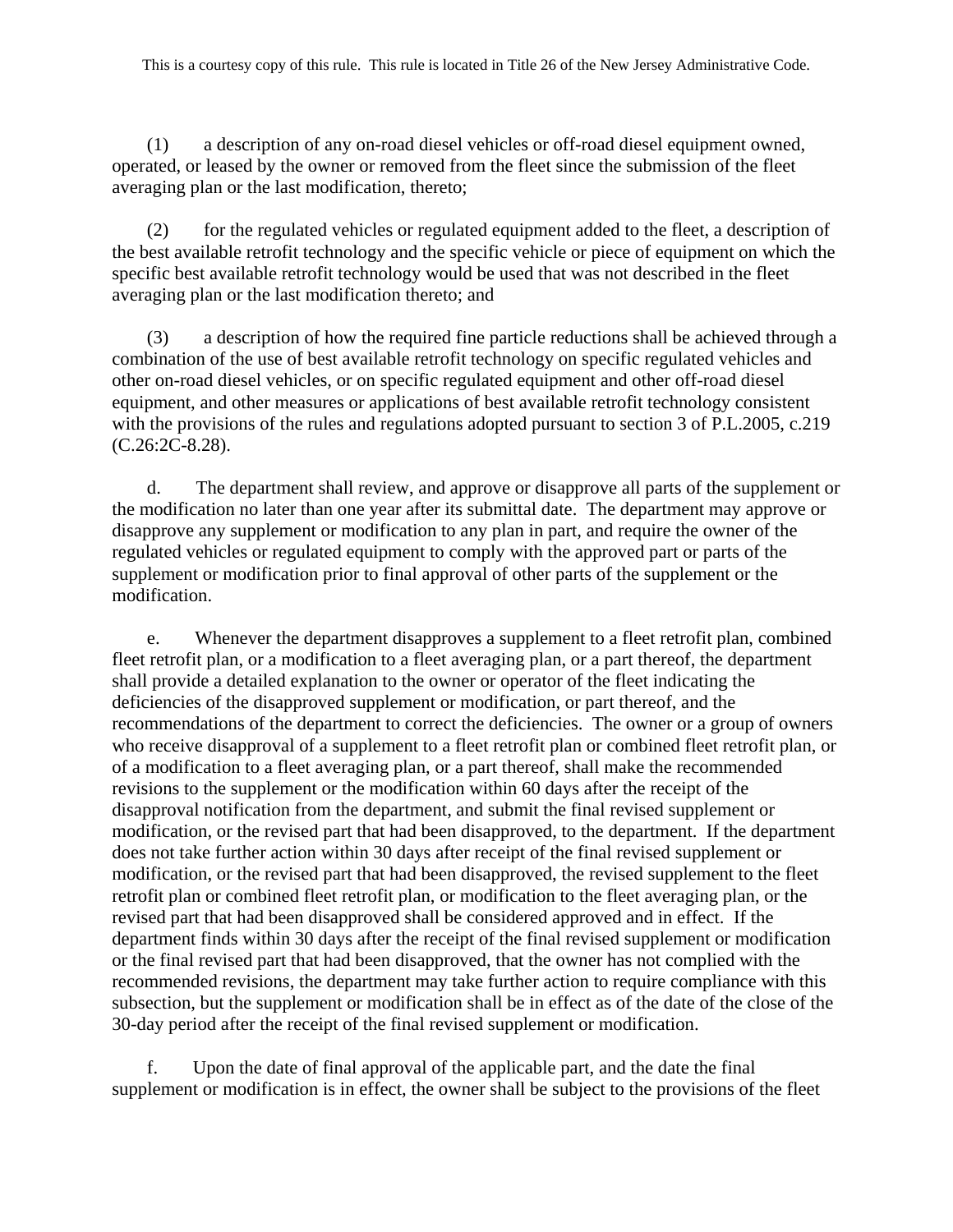retrofit plan or combined fleet retrofit plan, and the supplement thereto, or the fleet averaging plan and the modification thereto, except as may otherwise be provided pursuant to subsection e. of section 10 of P.L.2005, c.219 (C.26:2C-8.35).

g. No owner of a regulated vehicle or regulated equipment shall be required to install or use a retrofit device on a regulated vehicle or piece of regulated equipment as required pursuant to a supplement to a fleet retrofit plan or combined fleet retrofit plan, or a modification to a fleet averaging plan or, any part of such a supplement or a modification, in any year unless the State Treasurer certifies for that year that the constitutionally dedicated moneys have been deposited in the Diesel Risk Mitigation Fund, and the Department of Environmental Protection certifies that sufficient moneys are available in the fund to pay the cost of purchase and installation of the retrofit devices required to be used by an owner by rule or regulation or by the supplement to a fleet retrofit plan or combined fleet retrofit plan or the modification to a fleet averaging plan in that year.

Provided that the State Treasurer has issued the certification that the constitutionally dedicated moneys have been deposited in the fund for that year, the department may determine the amount of moneys available in the fund for that year, require the purchase and installation of those retrofit devices in those regulated vehicles or pieces of regulated equipment for which sufficient moneys are available, and certify that sufficient moneys are available for those retrofit devices to be purchased for, and installed in, those regulated vehicles or pieces of regulated equipment.

L.2005,c.219,s.11.

## **26:2C-8.37 Inapplicability relative to vehicles, equipment meeting federal standard.**

Notwithstanding the provisions of P.L.2005, c.219 (C.26:2C-8.26 et al.), or any rule or regulation adopted pursuant thereto, to the contrary, no best available retrofit technology shall be required by the department to be used on any regulated on-road diesel vehicle manufactured and certified to meet a federal standard of 0.01 grams per brake-horsepower-hour of fine particle emissions, or on any regulated off-road diesel equipment manufactured and certified to meet a federal standard of 0.015 grams per brake-horsepower-hour of fine particle emissions.

L.2005,c.219,s.12.

## **26:2C-8.38 Voluntary repowering, replacing, or rebuilding of equipment.**

Notwithstanding the provisions of P.L.2005, c.219 (C.26:2C-8.26 et al.), or any rule or regulation adopted pursuant thereto, to the contrary, no owner of any on-road diesel vehicle or piece of off-road diesel equipment may be required by the department to repower any on-road diesel vehicle or piece of off-road diesel equipment, or to replace or rebuild an engine in any onroad diesel vehicle or piece of off-road diesel equipment, unless the owner has voluntarily agreed to do so. The owner of any on-road diesel vehicle or piece of off-road diesel equipment may repower the on-road diesel vehicle or piece of off-road diesel equipment, or replace or rebuild its engine, to comply with the requirements of P.L.2005, c.219 (C.26:2C-8.26 et al.).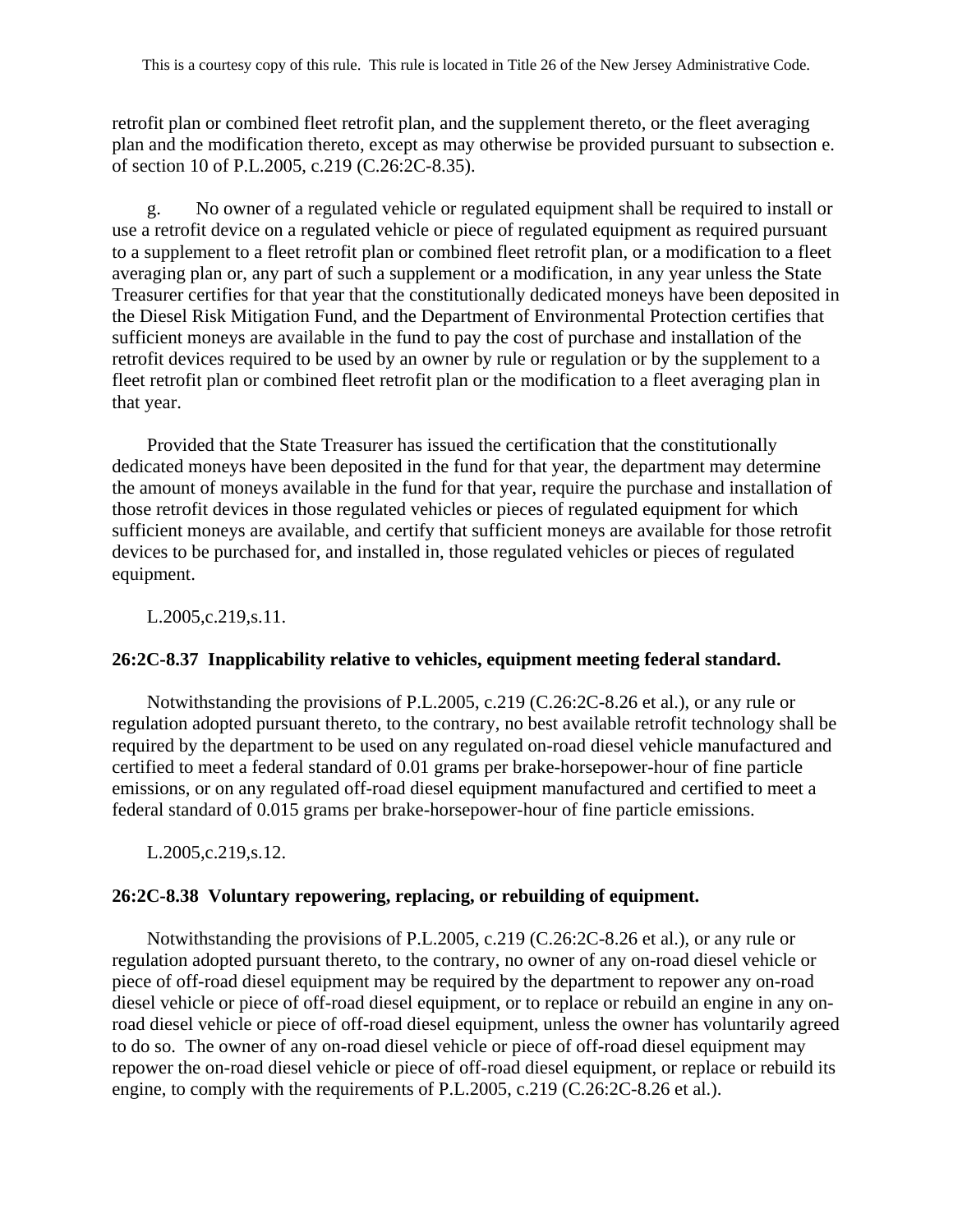L.2005,c.219,s.13.

### **26:2C-8.39 Record listing for each regulated vehicle, piece of equipment.**

a. Each owner of regulated vehicles or regulated equipment shall keep, at the place of business of the owner a record listing for each regulated vehicle or piece of regulated equipment the following identifying information and records for the regulated vehicle or piece of regulated equipment: (1) the compliance form issued for each regulated vehicle or piece of regulated equipment provided pursuant to section 6, section 7, section 16, or section 17 of P.L.2005, c.219 (C.26:2C-8.31, C.26:2C-8.32, C.26:2C-8.41, or C.26:2C-8.42) or any other document for the verification of compliance that may be issued or required pursuant to section 20 of P.L.2005, c.219 (C.26:2C-8.45); (2) maintenance records for the emissions control system or best available retrofit technology; (3) the records of the two most recent calendar years of fuel purchases for each vehicle or piece of regulated equipment required to use modified fuel or fuel additives pursuant to rules and regulations adopted pursuant to section 3 of P.L.2005, c.219 (C.26:2C-8.28), or the approved fleet retrofit plan, combined fleet retrofit plan, or fleet averaging plan, or approved supplement or approved modification thereto, as applicable; (4) the original, approved fleet retrofit plan, combined fleet retrofit plan, or fleet averaging plan, any exemption requests, and approvals or disapprovals of the requests, plans, supplements, or modifications, as applicable; and (5) any other documentation pertinent to fleet averaging plans that may be otherwise required under rules or regulations adopted pursuant to section 3 of P.L.2005, c.219 (C.26:2C-8.28). The Department of Environmental Protection shall have the authority to inspect these records upon request. The Department of Environmental Protection may call upon the Superintendent of State Police and the State Police to assist with inspections pursuant to this subsection if necessary.

b. The owner of the fleet shall keep on each regulated vehicle or piece of regulated equipment, and on each vehicle or piece of equipment that is required to use best available retrofit technologies pursuant to an approved fleet averaging plan, or modification thereto, the current, updated compliance form issued pursuant to section 6, section 7, section 16 or section 17 of P.L.2005, c.219 (C.26:2C-8.31, C.26:2C-8.32, C.26:2C-8.41 or C.26:2C-8.42), and a copy thereof with the records required pursuant to subsection a. of this section.

L.2005,c.219,s.14.

## **26:2C-8.40 Labeling of retrofit devices.**

Each retrofit device that is installed in the State shall be labeled with a legible and durable label affixed to the device. The label shall provide a unique identification number to be matched to the specific retrofit device and the specific vehicle required to use the retrofit device. No retrofit device may be sold or installed for use in the State unless it complies with the requirements of this section.

L.2005,c.219,s.15.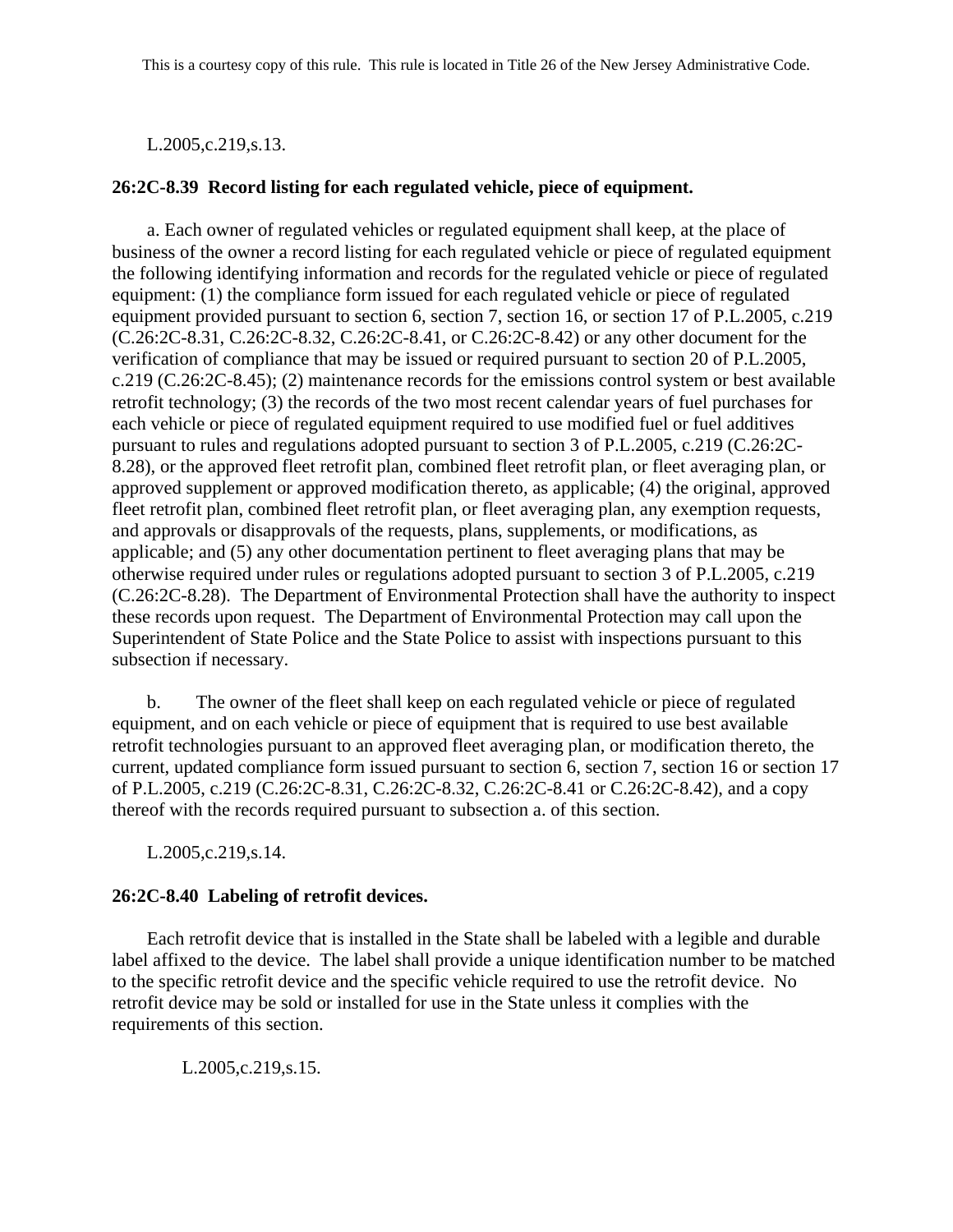## **26:2C-8.41 Compliance forms for regulated equipment.**

a. The Department of Environmental Protection shall develop and issue to each owner of regulated equipment compliance forms for the regulated equipment no later than 180 days after the submittal of a notice to comply pursuant to paragraph (2) of subsection a. of section 9 of P.L.2005, c.219 (C.26:2C-8.34), or 180 days after the date of the final approval of the fleet plan, combined fleet plan, fleet averaging plan, or supplement or modification thereto, as applicable. The compliance form shall include a section for providing the cost of any retrofit device installed and any cost associated with the installation of the required best available retrofit technology for the regulated equipment.

b. As soon as practicable after the required best available retrofit technologies have been installed on the regulated equipment, the owner of regulated equipment shall complete the compliance form, retain a copy of the owner's records, and return it to the Department of Environmental Protection. Thereafter, a current copy of the completed compliance form shall be kept on each piece of regulated equipment at all times.

Each owner of regulated equipment seeking reimbursement for the cost of any retrofit device installed and any cost associated with the installation of the required best available retrofit technology for the regulated equipment shall submit a copy of the completed compliance form to the Department of Environmental Protection. The department shall review the submitted compliance form and forward it to the State Treasurer, who shall reimburse the owner the costs indicated on the completed compliance form.

L.2005,c.219,s.16.

## **26:2C-8.42 Issuance of one-page compliance forms.**

a. No later than 180 days after the date on which the owner of regulated vehicles or regulated equipment submits a notice to comply pursuant to paragraph (2) of subsection a. of section 9 of P.L.2005, c.219 (C.26:2C-8.34), the date on which the fleet retrofit plan, the combined fleet retrofit plan, or the fleet averaging plan is in effect pursuant to section 7 of P.L.2005 , c.219 (C.26:2C-8.32), the date on which the fleet retrofit plan, the combined fleet retrofit plan, or the fleet averaging plan is in effect pursuant to section 10 of P.L.2005, c.219 (C.26:2C-8.35), or the date on which any supplement to the fleet retrofit plan or the combined fleet retrofit plan, or modification to the fleet averaging plan is in effect pursuant to section 11 of P.L.2005, c.219 (C.26:2C-8.36), the department shall issue to the owner of a regulated vehicle or piece of regulated equipment a one-page compliance form for each regulated vehicle or piece of regulated equipment required to use best available retrofit technologies pursuant to the approved fleet retrofit plan or combined fleet retrofit plan, or the approved supplement thereto. In the case of an approved fleet averaging plan, the department shall also issue a one-page compliance form for each regulated vehicle, piece of regulated equipment, and other on-road diesel vehicle or piece of off-road diesel equipment that is required to use best available retrofit technologies pursuant to the approved fleet averaging plan, or the approved modification thereto.

b. The compliance form issued by the Department of Environmental Protection pursuant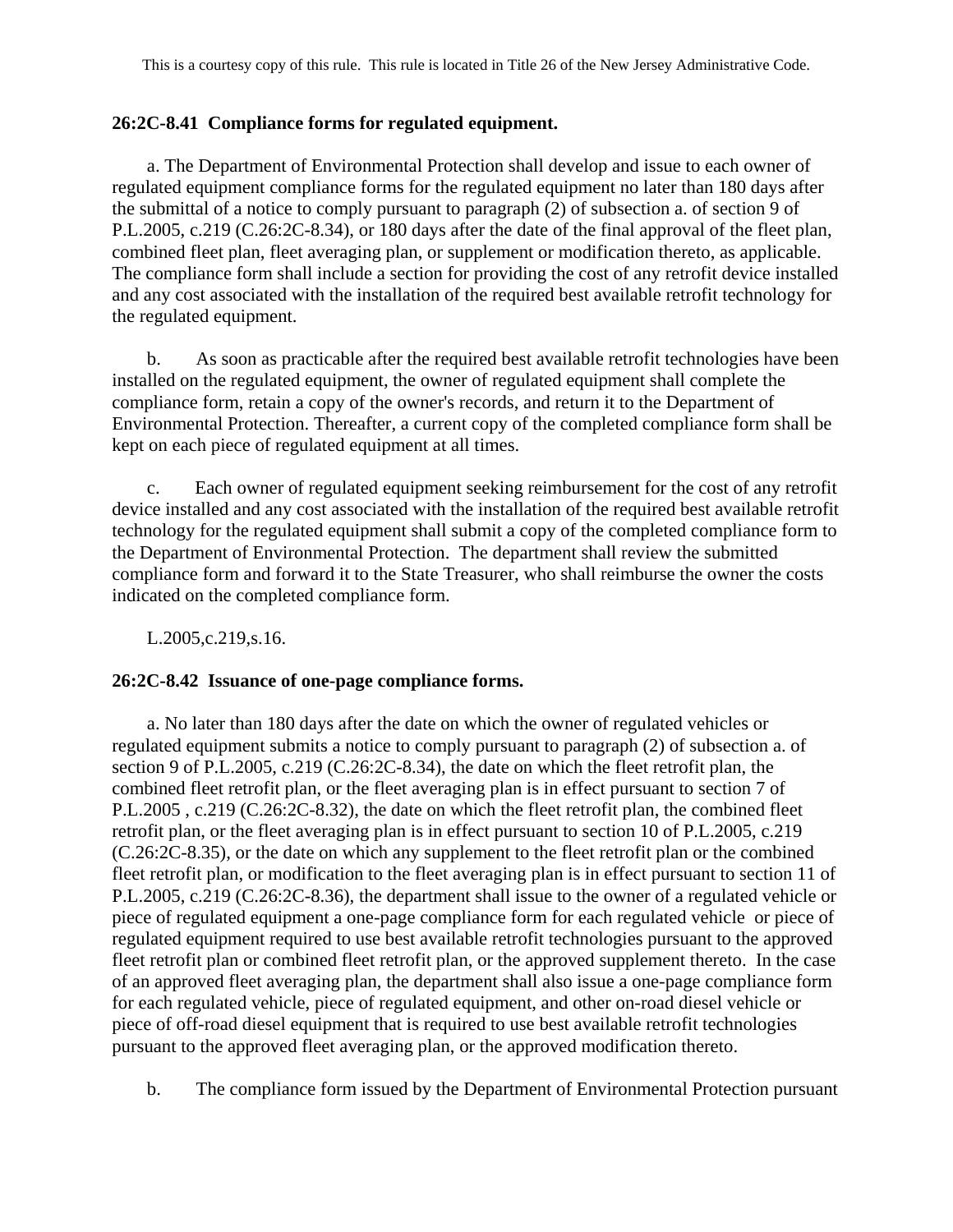to subsection a. of this section shall be no longer than one page and shall have printed on the form: (1) the name and business address of the owner of the regulated vehicle or piece of regulated equipment; (2) the vehicle identification number for the regulated vehicle or the serial number for the piece of regulated equipment that is required to use best available retrofit technologies pursuant to the rules and regulations adopted pursuant to section 3 of P.L.2005, c.219 (C.26:2C-8.28), or the approved fleet retrofit plan, combined fleet retrofit plan, or the fleet averaging plan; (3) a description of the best available retrofit technologies that may be used by the specific regulated vehicle or piece of regulated equipment and the requirement under the approved fleet retrofit plan, combined fleet retrofit plan, or fleet averaging plan; (4) a description of the best available retrofit technology required for the vehicle or piece of equipment pursuant to the rules and regulations, the fleet retrofit plan, combined fleet retrofit plan, or fleet averaging plan, as the case may be; (5) an identified space for the label number for a required retrofit device to be entered into the form; (6) an identified space for the owner responsible for the submittal of the notice to comply by rules and regulations or the submittal and update of the fleet retrofit plan, combined fleet retrofit plan, or fleet averaging plan to certify that any required retrofit devices have been installed, and the date of that compliance; (7) an identified space for the examiner of the regulated vehicle to certify that the vehicle identification number that appears on the form corresponds to the vehicle on which the required retrofit device has been installed, and that the label identification number on the required retrofit device corresponds to the label identification number entered on the form of the regulated on-road diesel vehicle or other on-road diesel vehicle on which the required retrofit device has been installed; and (8) an identified space for the owner to record the cost of the retrofit device and its installation.

c. The Department of Environmental Protection shall issue with the forms sent to the owner of the fleet a notice of instructions describing the purpose of, and the procedures for completion of the compliance form, and the requirement to keep the compliance form with the regulated vehicle, or another vehicle included in a fleet averaging plan or modification thereto, for the life of the vehicle.

L.2005,c.219,s.17.

## **26:2C-8.43 Retaining form on vehicle, piece of equipment; record copies.**

a. Upon receipt of the compliance form for a vehicle or piece of equipment required to use best available retrofit technology pursuant to department rules and regulations, an approved fleet plan, combined fleet plan, fleet averaging plan, or supplement or modification thereto, as applicable, the owner of the vehicle or piece of equipment shall retain the form on the vehicle or piece of equipment for which it was issued, and a copy of the current form in the business records of the owner, at all times.

b. As soon as practicable after the requirement to implement the use of best available retrofit technologies for a specific vehicle or piece of equipment as provided in department rules and regulations, the approved regulated fleet retrofit plan, combined regulated fleet retrofit plan, or fleet averaging plan, or supplement or modification thereto, as applicable, has been complied with, the owner shall complete the appropriate portion of the form provided pursuant to section 6, section 7, section 16, or section 17 of P.L.2005, c.219 (C.26:2C-8.31, C.26:2C-8.32, C.26:2C-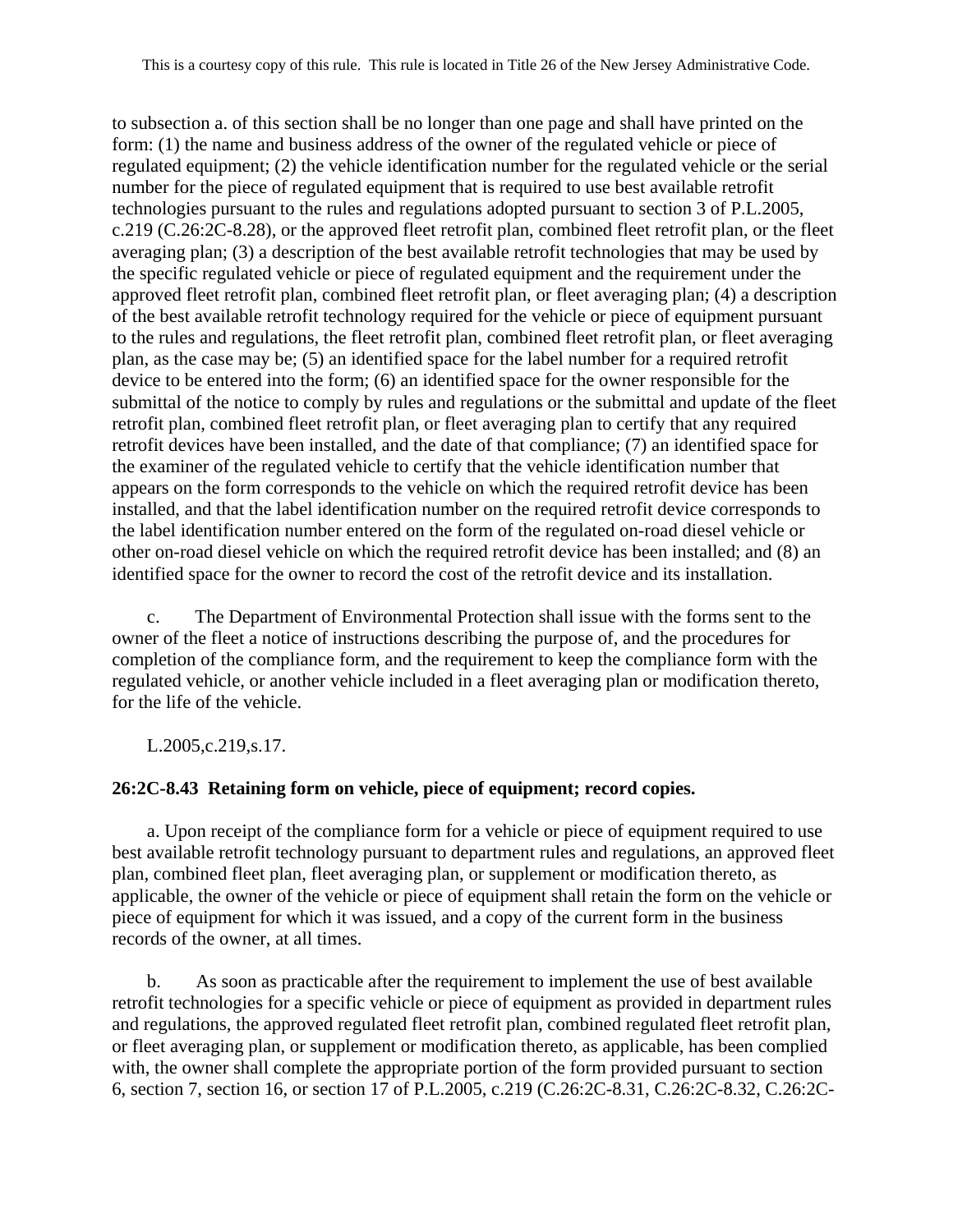8.41, or C.26:2C-8.42). The owner, shall: (1) indicate the choice of best available retrofit technology that has been used to fulfill the requirement; (2) enter into the identified space on the compliance form the label identification number for any retrofit device that has been installed on the regulated vehicle or regulated equipment; (3) certify that the requirement on the form has been met for the regulated vehicle or piece of regulated equipment whose vehicle identification number or serial number, as applicable is printed on the form; and (4) provide and certify the date that the installation was done or compliance began on the compliance form.

c. For any regulated vehicle that is not required to be inspected under the periodic inspection program established pursuant to P.L.1995, c.157 (C.39:8-59 et seq.), the owner shall have the regulated vehicle inspected by a diesel emissions inspection center licensed pursuant to P.L.1995, c.157 (C.39:8-59 et seq.) for the presence of the required retrofit device and compliance with the requirement described on the compliance form issued pursuant to section 6, section 7, or section 17 of P.L.2005, c.219 (C.26:2C-8.31, C.26:2C-8.32, or C.26:2C-8.42), as soon as practicable after the requirements of subsection b. of this section have been met for the regulated vehicle.

d. For any regulated vehicle that is subject to inspection under the periodic inspection program pursuant to P.L. 1995, c.157 (C.39:8-59 et seq.), the owner, after complying with the provisions of subsection b. of this section, shall have the regulated vehicle inspected for compliance with the requirement printed on the form issued pursuant to section 6, section 7, or section 17 of P.L.2005, c.219 (C.26:2C-8.31, C.26:2C-8.32, or C.26:2C-8.42) at the next annual periodic inspection scheduled for the vehicle, or as soon as practicable after complying with the provisions of subsection b. of this section. No provision of this subsection shall be construed as requiring the owner to have any vehicle subject to a periodic inspection to have that vehicle registered at any scheduled periodic inspection.

e. A diesel emissions inspection center licensed pursuant to P.L.1995, c.157 (C.39:8-59 et seq.) shall inspect any regulated vehicle presented to it for inspection for compliance with the requirement on the form issued for the regulated vehicle pursuant to section 6, section 7, section 16, or section 17 of P.L.2005, c.219 (C.26:2C-8.31, C.26:2C-8.32, C.26:2C-8.41, or C.26:2C-8.42). The person performing the inspection shall verify the presence of the required retrofit device, the match of the label identification number on the form with the device in the vehicle, and shall certify that the requirement has been met based on the presence of the required retrofit device and the match of the label identification number on the form to the label identification number on the retrofit device on the vehicle, and the correct vehicle identification number on the form. No provision of this subsection shall be construed to require the diesel emissions inspection center to verify the functioning or the correct installation of the retrofit device, or to test for the level of emissions reduction attributed to the use of the retrofit device.

f. If the owner of the regulated vehicle is a licensed diesel inspection center or is otherwise authorized to self-inspect the vehicles owned by the owner, the owner may perform the inspection and provide the certification required pursuant to subsections d. and e. of this section.

g. Only one inspection per vehicle is required pursuant to this section.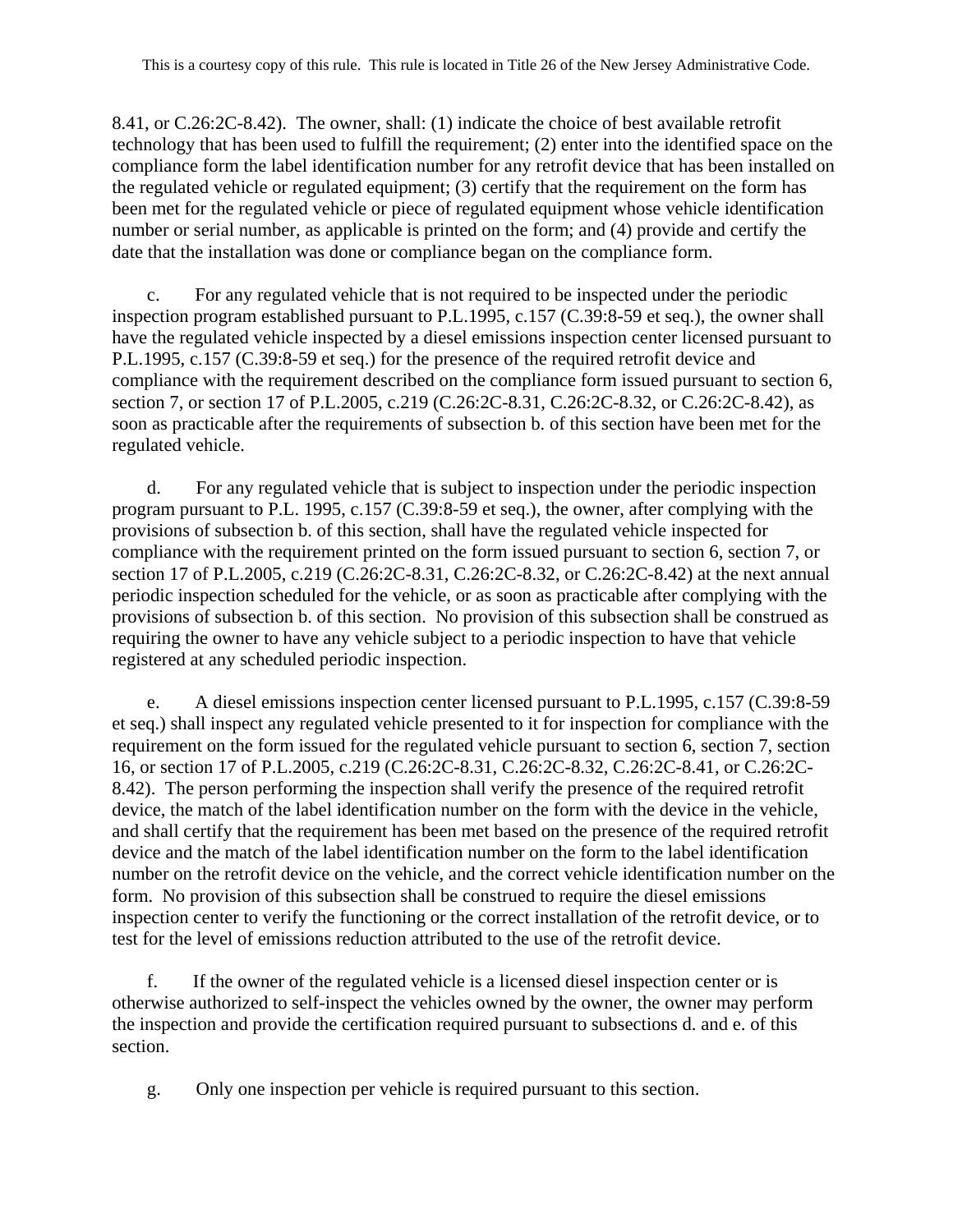L.2005,c.219,s.18.

### **26:2C-8.44 MVC rules, regulations relative to one-time confirmation of compliance with plans.**

a. No later than two years after the effective date of P.L.2005, c.219 (C.26:2C-8.26 et al.), the New Jersey Motor Vehicle Commission shall adopt, pursuant to the "Administrative Procedure Act," P.L.1968, c.410 (C.52:14B-1 et seq.), any rules or regulations necessary for the provision of a one-time confirmation of compliance with approved regulated fleet retrofit plans, combined fleet retrofit plans, or fleet averaging plans, or supplements or modifications thereto, as applicable. As necessary, the New Jersey Motor Vehicle Commission shall provide for the inspection of regulated vehicles, including, but not limited to, the inspection of regulated vehicles that were not required to be inspected on the date of enactment of P.L.2005, c.219 (C.26:2C-8.26 et al.), and the verification of compliance and completion of the compliance form by examiners, mechanics, technicians, or other knowledgeable persons involved in the maintenance and repair of the regulated vehicles.

b. The commission shall include, in its inspection of a diesel commercial bus pursuant to P.L.1995, c.157 (C.39:8-59 et al.), an inspection of any regulated commercial bus required to install a retrofit device pursuant to a regulated fleet retrofit plan, combined regulated fleet retrofit plan, or fleet averaging plan, after the retrofit device has been installed, to determine that the installation of the required best available retrofit technology has occurred as required pursuant to the approved regulated fleet retrofit plan, combined regulated fleet retrofit plan, or fleet averaging plan for the diesel commercial bus being inspected, or shall provide for such an inspection at a separate time requested by the owner, operator, or lessee of the regulated fleet of which the diesel commercial bus is a part. This inspection is required to be performed only once and after the required retrofit device has been installed. The owner, operator, or lessee of the regulated fleet containing the diesel commercial buses shall notify the New Jersey Motor Vehicle Commission that the required installation has been done for the diesel commercial bus being inspected as required pursuant to this subsection.

c. The owner of a regulated vehicle subject to inspection pursuant to subsection a. or subsection b. of this section shall present to the person performing the inspection the form for the regulated vehicle issued pursuant to section 6, section 7, or section 17 of P.L.2005, c.219 (C.26:2C-8.31, C.26:2C-8.32, or C.26:2C-8.42). The person performing the inspection pursuant to subsection a. or subsection b. of this section shall check for the presence of the required retrofit device, the match of the label identification number in the form and or the device in the vehicle, and shall certify that the requirement has been met based on the presence of the required retrofit device and the match of the label identification number to the form for the vehicle with the vehicle identification number on the form.

d. The Department of Environmental Protection shall provide any training necessary to implement the provisions of this section for any employees of, or persons contracted or licensed by, the New Jersey Motor Vehicle Commission, as determined necessary by the Chief Administrator of the New Jersey Motor Vehicle Commission.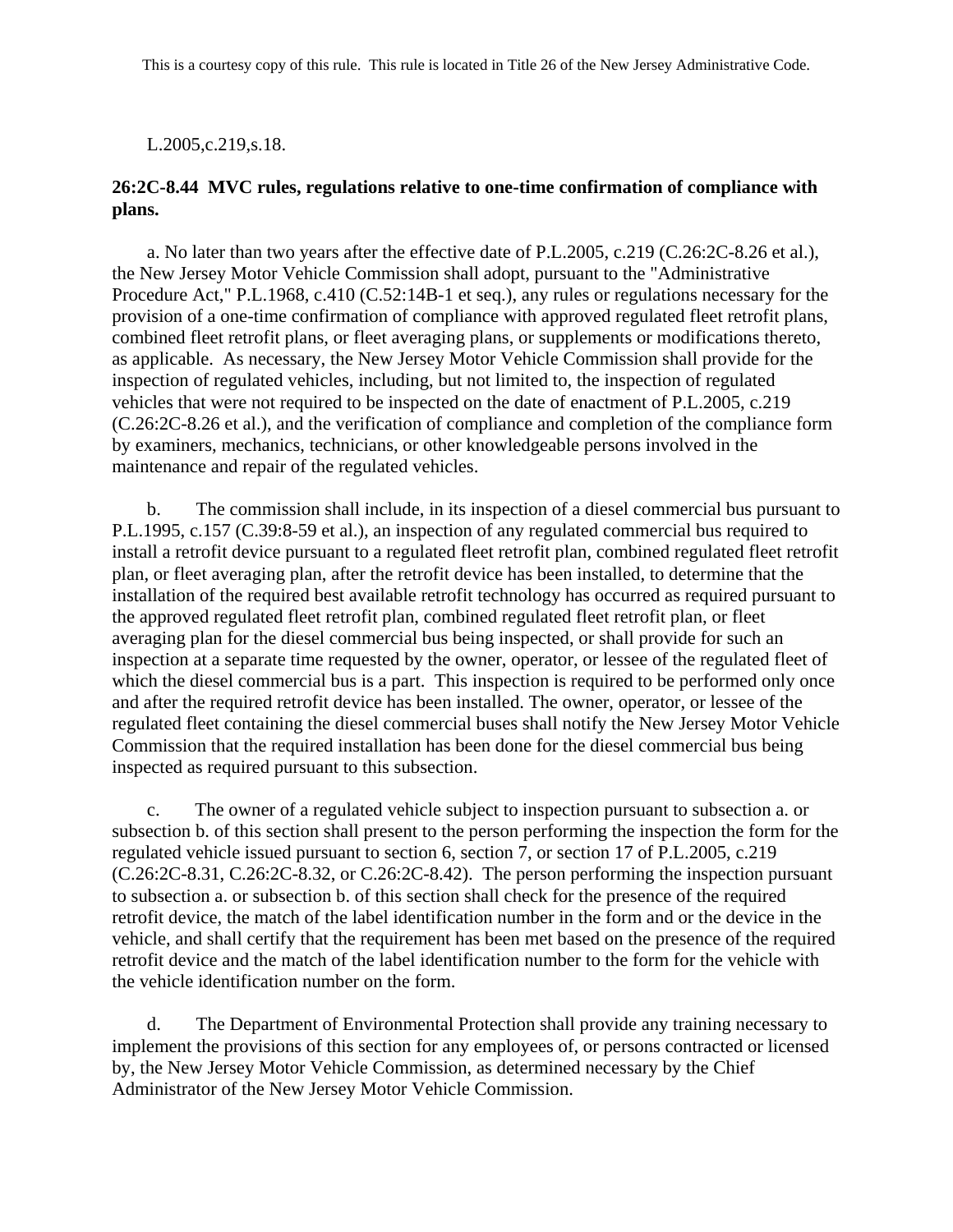e. No provision of this section shall be construed to require the New Jersey Motor Vehicle Commission to verify the functioning of the retrofit device, or its correct installation, or to test the function of the retrofit device for any level of emissions reduction attributed to the use of the retrofit device.

L.2005,c.219,s.19.

#### **26:2C-8.45 Alternative approach for reimbursement of cost for retrofit devices.**

a. The provisions of section 6, section 7, section 14, sections 16 through 19, inclusive, and sections 29 through 31, inclusive, of P.L.2005, c.219 (C.26:2C-8.31, C.26:2C-8.32, C.26:2C-8.39, C.26:2C-8.41 through C.26:2C-8.44, and C.26:2C-8.54 through C.26:2C-8.56) affecting the reimbursement of owners of regulated vehicles or regulated equipment for the costs associated with the purchase and installation of retrofit devices, to the contrary notwithstanding, the Department of Environmental Protection may develop an alternative approach for reimbursement of these costs to the owners if the department determines that an alternative approach is feasible, cost-effective, and efficient. The alternative approach may include, but shall not be limited to, directly reimbursing the entity performing the actual installation of the retrofit device in lieu of reimbursing the owner of the regulated vehicle or regulated equipment. If the department determines that an alternative approach is feasible, cost-effective, and efficient and chooses to implement the alternative approach, the department shall establish and implement the alternative approach pursuant to rules and regulations adopted pursuant to the "Administrative Procedure Act," P.L.1968, c.410 (C.52:14B-1 et seq.). No such rule or regulation may modify any procedure performed by, or any responsibility or requirement imposed on, the New Jersey Motor Vehicle Commission, its employees, or any persons licensed or contracted by the New Jersey Motor Vehicle Commission, unless the rule or regulation is adopted jointly by the New Jersey Motor Vehicle Commission and the Department of Environmental Protection pursuant to the "Administrative Procedure Act," P.L.1968, c.410 (C.52:14B-1 et seq.).

b. No provision of subsection a. of this section or any other rule or regulation adopted pursuant thereto, shall be construed to supersede or modify, the provisions of section 3, section 4, subsection a. or subsections d. through f., inclusive, of section 6, subsections a. through c. or subsections e. through f., inclusive, of section 7, sections 8 through 13, inclusive, subsection d. or e. of section 19, section 21, section 26, section 27, section 28, subsection a. of section 29, or subsection b. of section 30 of P.L.2005, c.219 (C.26:2C-8.28, C.26:2C-8.29, C.26:2C-8.31, C.26:2C-8.32, C.26:2C-8.33 through C.26:2C-8.38, C.26:2C-8.44, C.26:2C-8.46, C.26:2C-8.51, C.26:2C-8.52, C.26:2C-8.53, C.26:2C-8.54, or C.26:2C-8.55).

c. No entity performing the actual installation of a retrofit device who is reimbursed for the costs associated with the purchase and installation of retrofit devices pursuant to rules and regulations adopted pursuant to subsection a. of this section may impose any charge on any owner of a regulated vehicle or piece of regulated equipment for any cost associated with the purchase and installation of retrofit devices required pursuant to P.L.2005, c.219 (C.26:2C-8.26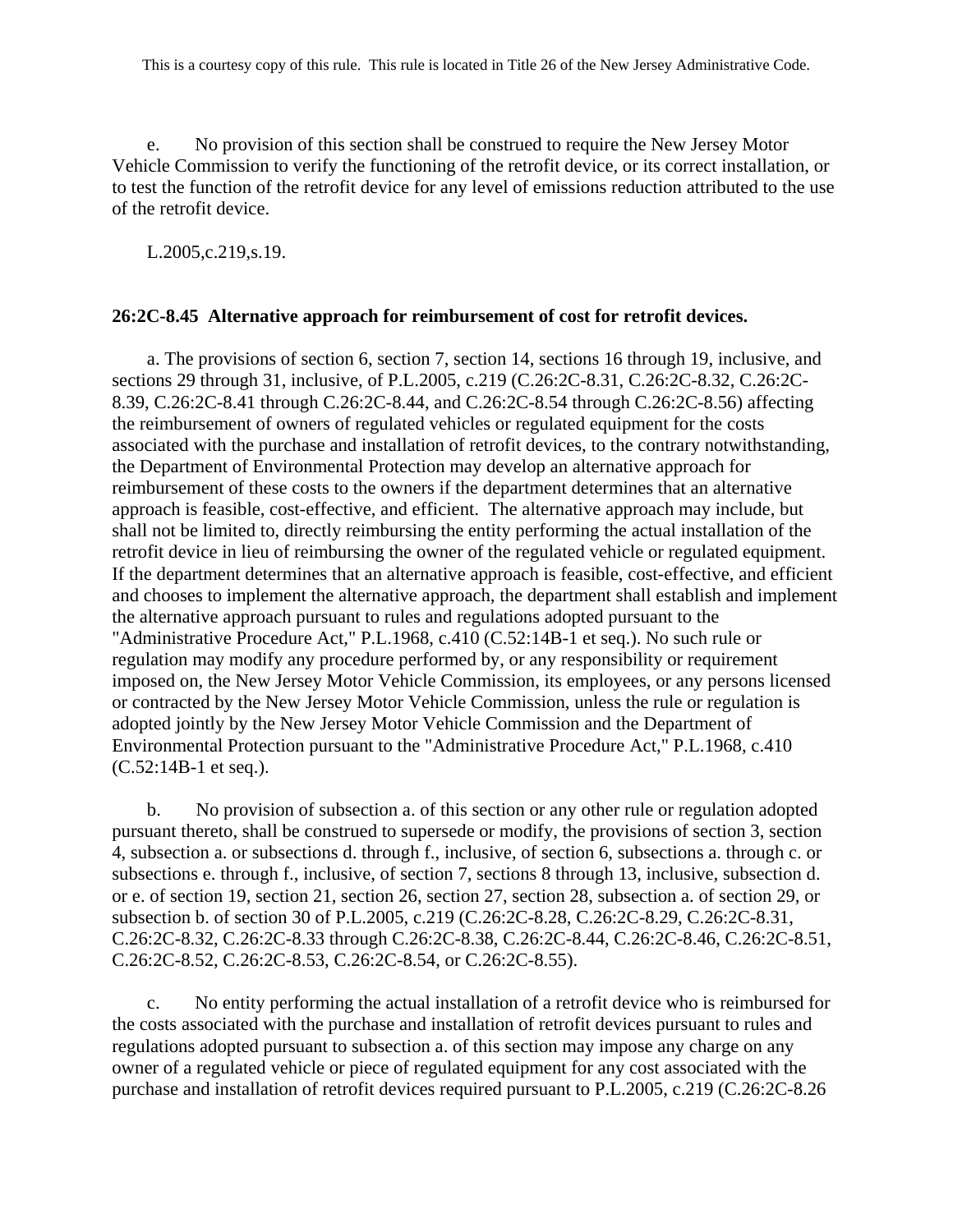et al.). No State agency, department, or political subdivision thereof may impose any charge on any owner of a regulated vehicle or piece of regulated equipment for any cost associated with the purchase and installation of retrofit devices required pursuant to P.L.2005, c.219 (C.26:2C-8.26 et al.) if entities performing the actual installation of a retrofit device are reimbursed for the costs pursuant to rules and regulations adopted pursuant to subsection a. of this section.

L.2005,c.219,s.20.

#### **26:2C-8.46 Joint rules, regulations relative to training.**

The Department of Environmental Protection and the New Jersey Motor Vehicle Commission shall adopt jointly, pursuant to the "Administrative Procedure Act," P.L.1968, c. 410 (C.52:14B-1 et seq.), rules and regulations providing for the training with respect to emissions testing and inspection required for persons who inspect or reinspect a vehicle pursuant to the periodic inspection program or the roadside inspection program established pursuant to P.L.1995, c.157 (C.39:8-59 et al.), or who repair any vehicle because of its failure of emissions testing under the periodic inspection program or roadside inspection program, including, but not limited to, the extent of the training, standards with respect to emissions testing and inspection for the training and certification of mechanics employed for the purposes of inspecting vehicles under the periodic inspection program or the roadside inspection program, or for the repair of vehicles that fail inspections under the periodic inspection program and the roadside enforcement program, and the training to meet these standards, including but not limited to, the length, convenience and affordability to the trainee, and the cost, if any of that training.

L.2005,c.219,s.21.

### **26:2C-8.47 Consultation when adopting rules, regulations.**

Except as may otherwise be provided in rules and regulations jointly adopted pursuant to subsection e. of section 6, and section 21 of P.L.2005, c.219 (C.26:2C-8.31 and C.26:2C-8.46), the New Jersey Motor Vehicle Commission shall consult with the Department of Environmental Protection and the Department of Law and Public Safety when adopting rules and regulations pursuant to P.L.1995, c.157 (C.39:8-59 et al.) to ensure the proper coordination between the periodic inspection program and the roadside enforcement program and the implementation and enforcement of the provisions of P.L.2005, c.219 (C.26:2C-8.26 et al.).

L.2005,c.219,s.22.

### **26:2C-8.48 Coordination of programs by DEP with MVC and DLPS.**

Except as otherwise provided in rules and regulations jointly adopted pursuant to subsection e. of section 6, and section 21 of P.L.2005, c.219 (C.26:2C-8.31 and C.26:2C-8.46), the Department of Environmental Protection shall consult with the New Jersey Motor Vehicle Commission and the Department of Law and Public Safety when adopting rules and regulations pursuant to P.L.1995, c.157 (C.39:8-59 et al.) to ensure the proper coordination between the periodic inspection program and the roadside enforcement program and the implementation and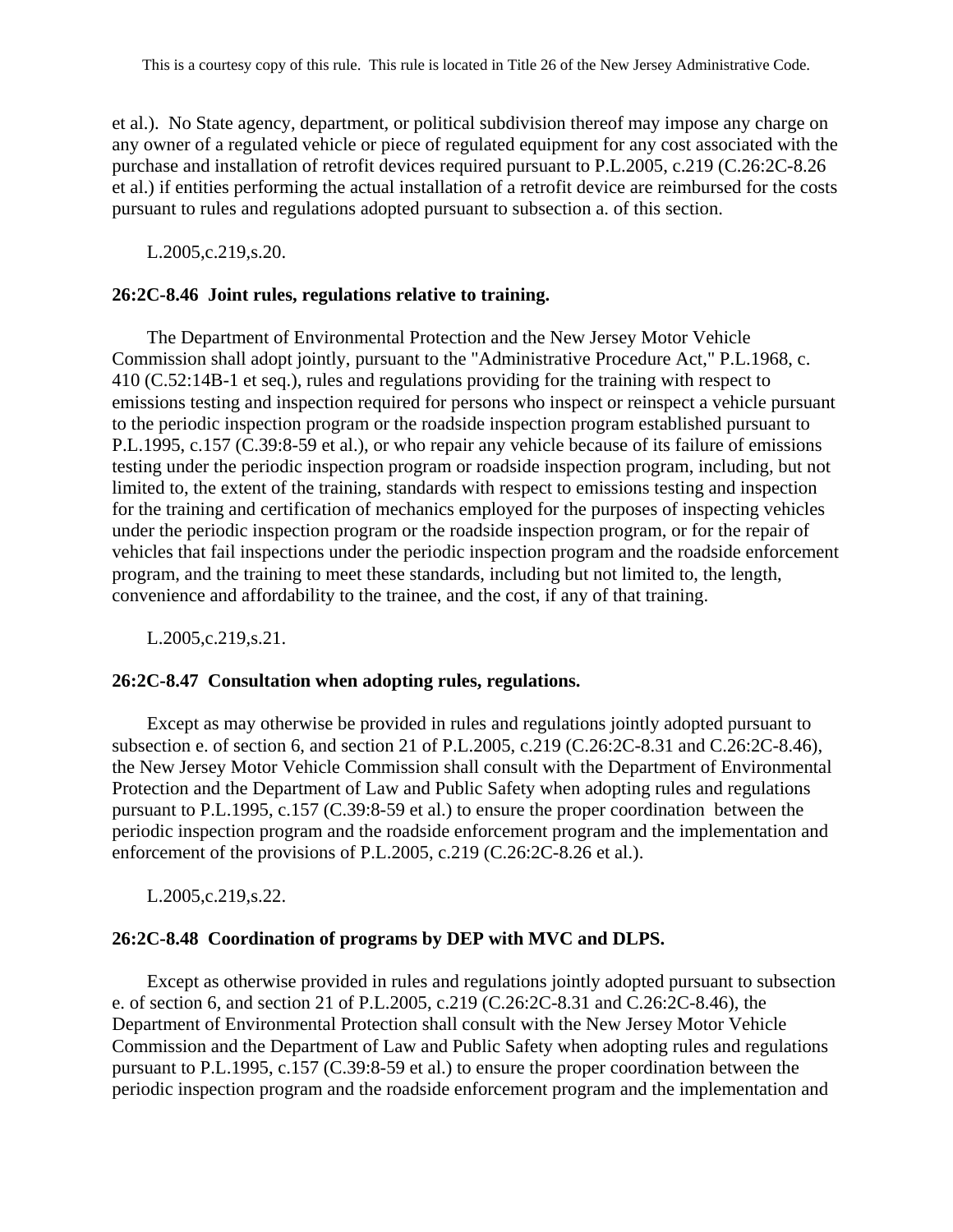enforcement of the provisions of P.L.2005, c.219 (C.26:2C-8.26 et al.).

## L.2005,c.219,s.23.

## **26:2C-8.49 Coordination of programs by DLPS with DEP and MVC.**

The Department of Law and Public Safety shall consult with the Department of Environmental Protection and the New Jersey Motor Vehicle Commission when adopting rules and regulations pursuant to P.L.1995, c.157 (C.39:8-59 et al.) to ensure the proper coordination between the periodic inspection program and the roadside enforcement program and the implementation and enforcement of the provisions of P.L.2005, c.219 (C.26:2C-8.26 et al.).

L.2005,c.219,s.24.

## **26:2C-8.50 Percentage of ultra-low sulfur diesel fuel required on-road.**

a. (Deleted by amendment, P.L.2006, c.94).

b. No sooner than July 15, 2006, and following a public hearing held by the Department of Environmental Protection on the availability of ultra-low sulfur diesel fuel in the State for use in on-road diesel vehicles and off-road diesel equipment, the department shall determine and issue a written notice of its determination as to whether sufficient supplies of ultra-low sulfur diesel fuel are available in the State to require a minimum of 80 percent of all diesel fuel annually sold, distributed, or used in the State to be ultra-low sulfur diesel fuel for use in onroad diesel vehicles or off-road diesel equipment, or both, on and after January 15, 2007, without significant disruption of, or significant price increases in, the wholesale and retail fuel market. If the department determines that supplies would be sufficient, the department shall require a certain percentage, to be determined by the department, of all diesel fuel annually sold, distributed, or used in the State to be ultra-low sulfur diesel fuel for use in on-road diesel vehicles or off-road diesel equipment, or both, on or after the 180th day after the date on which the department issues a written determination that supplies would be sufficient, provided that this percentage shall be the highest percentage that can practicably be required without significant disruption of, or significant price increases in, the wholesale and retail fuel market, but shall be no less than 80 percent of all diesel fuel annually sold, distributed, or used in the State.

c. If the department determines that sufficient supplies are not available pursuant to subsection b. of this section, the requirement to sell, distribute, or use only ultra-low sulfur diesel fuel in the State shall take effect only 180 days after the department issues a written determination that the supplies are sufficient to sell, distribute, or use only ultra-low sulfur diesel fuel in the State.

d. The Department of Environmental Protection, in consultation with the Department of Law and Public Safety, the Department of Labor and Workforce Development, and the Attorney General, shall adopt, pursuant to the "Administrative Procedure Act," P.L.1968, c.410 (C.52:14B-1 et seq.), rules and regulations necessary for the implementation of this section.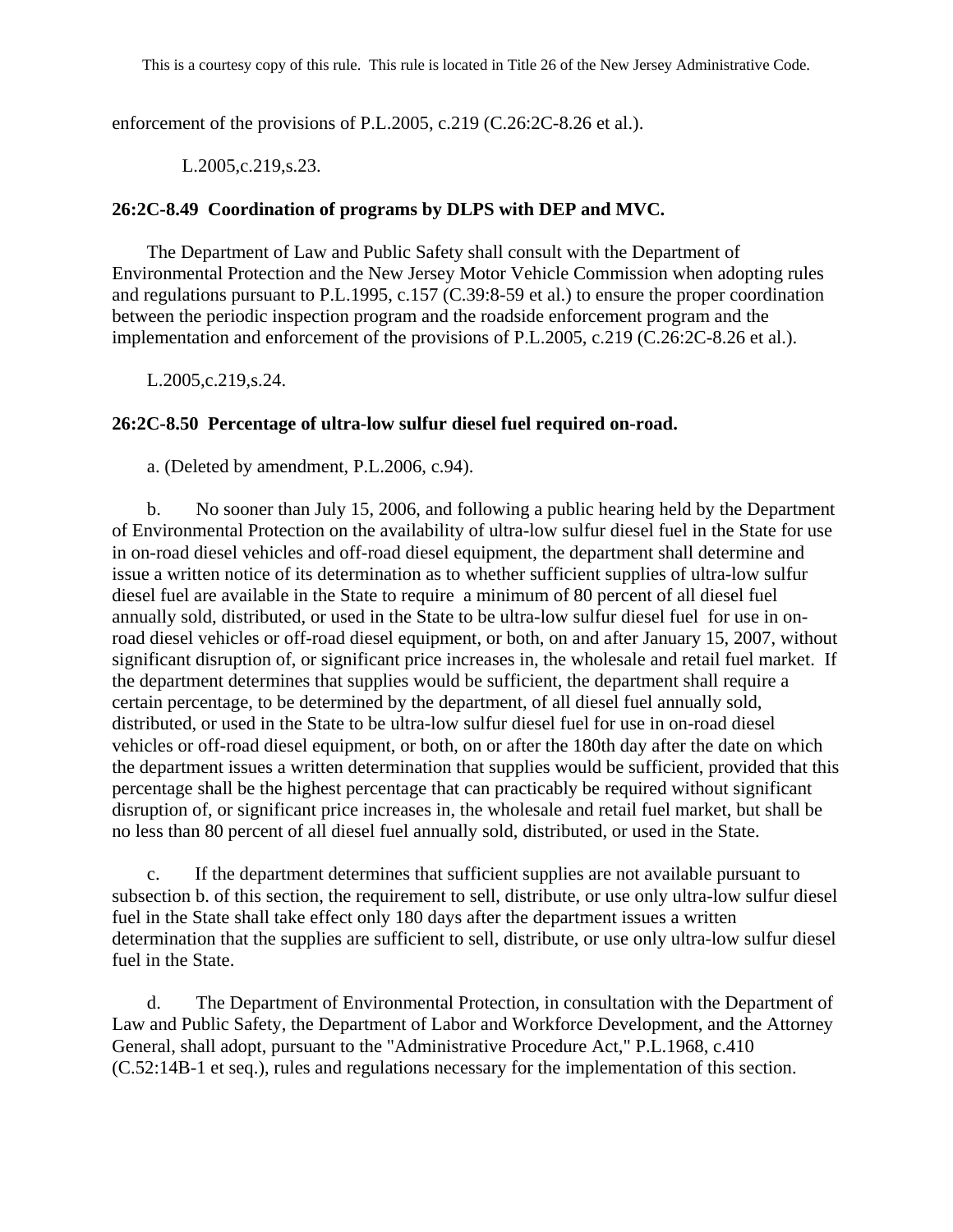L.2005,c.219,s.25; amended 2006, c.94, s.4.

### **26:2C-8.51 Inapplicability relative to farm vehicles, equipment.**

No provision of P.L.2005, c.219 (C.26:2C-8.26 et al.) shall be construed to apply to any vehicle or equipment used on, or in the course of the operation of, a farm or to any vehicle or equipment used for any agricultural purposes.

L.2005,c.219,s.26.

### **26:2C-8.52 Violations, penalties.**

a. Whenever the Commissioner of Environmental Protection finds that a person has violated a provision of P.L.2005, c.219 (C.26:2C-8.26 et al.), or any rule or regulation adopted pursuant thereto, the commissioner may:

(1) Levy a civil administrative penalty in accordance with subsection b. of this section; or

(2) Bring an action for a civil penalty in accordance with subsection c. of this section.

Recourse to any of the remedies available under this section shall not preclude recourse to any of the other remedies prescribed in this section or by any other applicable law.

b. The commissioner is authorized to assess a civil administrative penalty of not more than \$5,000 for each violation of P.L.2005, c.219 (C.26:2C-8.26 et al.), or any rule or regulation adopted pursuant thereto. In adopting rules and regulations establishing the amount of any penalty to be assessed, the commissioner may take into account the type, seriousness, and duration of the violation and the economic benefits from the violation gained by the violator. No assessment shall be levied pursuant to this section until after the party has been notified by certified mail or personal service. The notice shall: (1) identify the section of the law, rule, regulation, approval, or authorization violated; (2) recite the facts alleged to constitute a violation; (3) state the amount of the civil penalties to be imposed; and (4) affirm the rights of the alleged violator to a hearing. The ordered party shall have 20 days from receipt of the notice within which to deliver to the commissioner a written request for a hearing. After the hearing and upon finding that a violation has occurred, the commissioner may issue a final order after assessing the amount of the fine specified in the notice. If no hearing is requested, the notice shall become a final order after the expiration of the 20-day period. Payment of the assessment is due when a final order is issued or the notice becomes a final order. The authority to levy an administrative penalty is in addition to all other enforcement provisions in this act and in any other applicable law, rule, or regulation, and the payment of any assessment shall not be deemed to affect the availability of any other enforcement provisions in connection with the violation for which the assessment is levied. Any civil administrative penalty assessed under this section may be compromised by the commissioner upon the posting of a performance bond by the violator, or upon such terms and conditions as the commissioner may establish by regulation.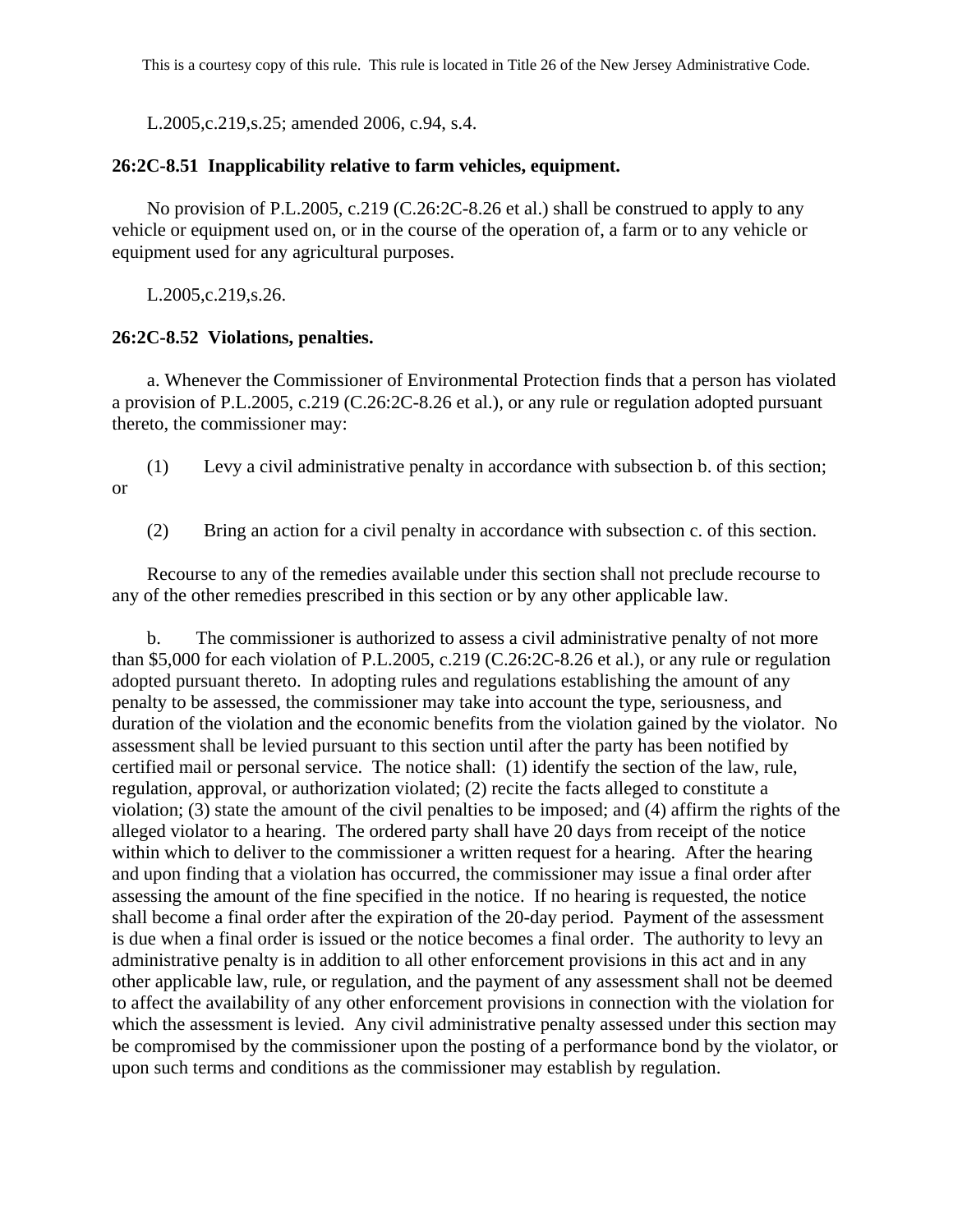c. A person who violates any provisions of P.L.2005, c.219 (C.26:2C-8.26 et al.), or any rule or regulation adopted pursuant thereto, or who fails to pay a civil administrative penalty in full pursuant to subsection b. of this section, shall be subject, upon order of a court, to a civil penalty for such violation of not more than \$5,000. Any civil penalty imposed pursuant to this subsection may be collected with costs in a summary proceeding pursuant to the "Penalty Enforcement Law of 1999," P.L.1999, c.274 (C.2A:58-10 et seq.). In addition to any penalties, costs or interest charges, the court may assess against the violator the amount of actual economic benefit accruing to the violator from the violation. The Superior Court and the municipal court shall have jurisdiction to enforce the provisions of the "Penalty Enforcement Law of 1999," P.L.1999, c.274 (C.2A:58-10 et seq.) in connection with the provisions of P.L.2005, c.219 (C.26:2C-8.26 et al.).

d. Any person who knowingly, recklessly, or negligently makes a false statement, representation, or certification in any application, record, or other document filed or required to be maintained under P.L.2005, c.219 (C.26:2C-8.26 et al.) shall be in violation of P.L.2005, c.219 (C.26:2C-8.26 et al.) and shall be subject to the penalties assessed pursuant to subsections b. and c. of this section.

L.2005,c.219,s.27.

## **26:2C-8.53 "Diesel Risk Mitigation Fund"; money credited, use.**

a. There is established in the Department of the Treasury a special, nonlapsing fund to be known as the "Diesel Risk Mitigation Fund." The fund shall be administered by the State Treasurer and shall be credited with:

- (1) constitutionally dedicated moneys;
- (2) such moneys as are appropriated by the Legislature; and
- (3) any return on investment of moneys deposited in the fund.
- b. Moneys in the fund may be used by the Department of the Treasury solely for:

(1) reimbursements to owners of regulated vehicles or regulated equipment to reimburse the cost of required retrofit devices and the installation thereof;

(2) the administrative costs incurred by the Department of Environmental Protection to implement the provisions of P.L.2005, c.219 (C.26:2C-8.26 et al.) up to \$900,000 per year; and

(3) the administrative costs incurred by the New Jersey Motor Vehicle Commission to implement the provisions of P.L.2005, c.219 (C.26:2C-8.26 et al.) up to \$250,000 per year.

No moneys in the fund may be made available for any costs associated with requirements imposed by P.L.2005, c.219 (C.26:2C-8.26 et al.), unless the State Treasurer certifies that the constitutionally dedicated moneys have been deposited in the fund in that year.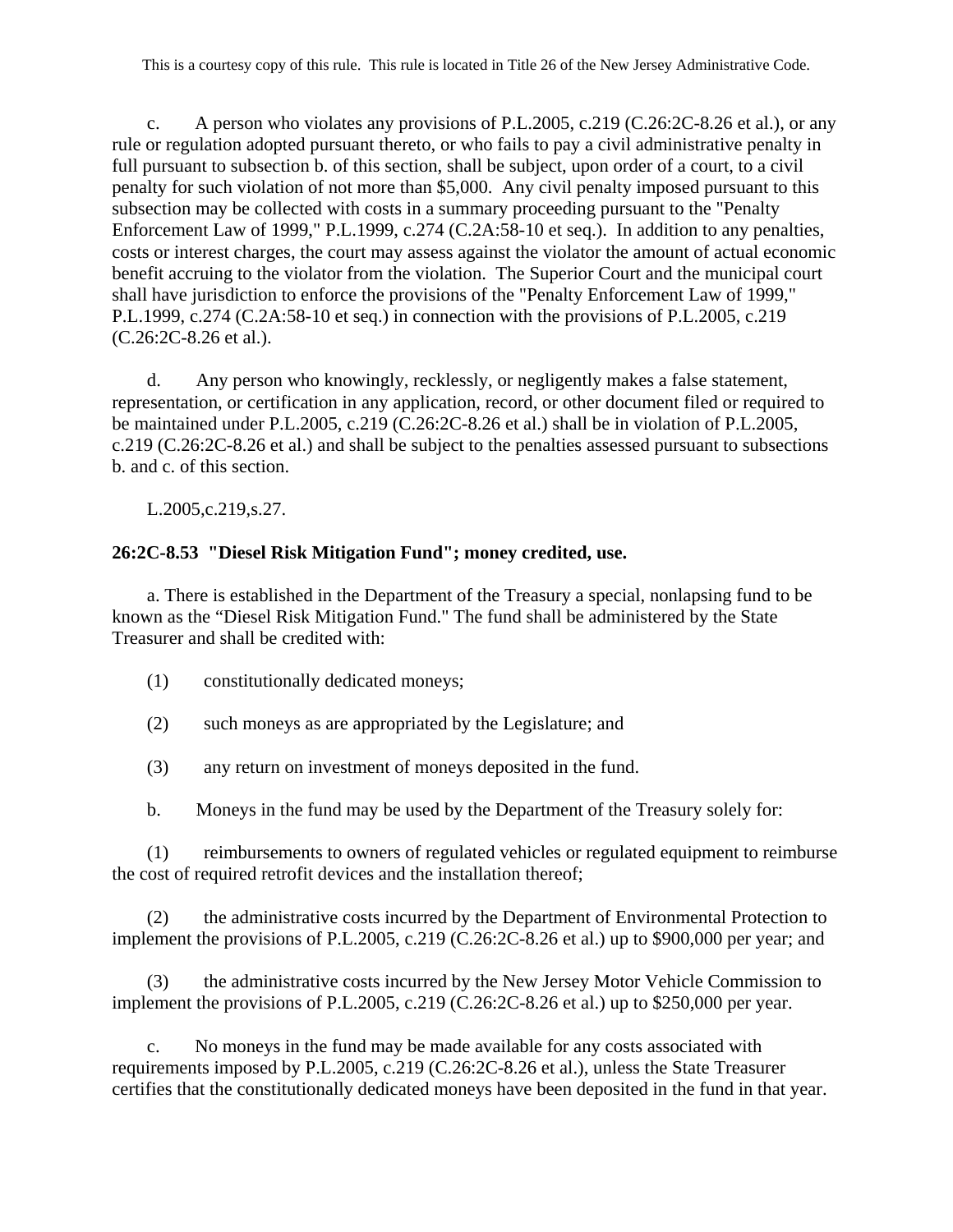If the moneys provided for the administrative costs of the New Jersey Motor Vehicle Commission are not required by the commission in a given year because they exceed the amount of the administrative costs of the commission in that year, the State Treasurer shall provide those moneys unexpended for that purpose to the Department of Environmental Protection for administrative costs, provided that the administrative costs paid from the constitutionally dedicated moneys deposited in the fund do not exceed \$1,150,000.

d. Any owner of a regulated vehicle or piece of regulated equipment is eligible for reimbursement from the fund. Notwithstanding the provisions of the "Local Budget Law" (N.J.S.40A:4-1 et seq.) to the contrary, a county, municipality, or an authority as defined in section 3 of P.L.1983, c.313 (C.40A:5A-3) required to comply with the provisions of P.L.2005, c.219 (C.26:2C-8.26 et al.) may anticipate in its annual budget or any amendments or supplements thereto those sums to be reimbursed from the fund for the costs of retrofit devices and their installation that are required to be used in or on any regulated vehicle or piece of regulated equipment in a given year in which the county, municipality, or authority incurs the cost. For the purposes of subsection 1. of section 3 of P.L.1976, c.68 (C.40A:4-45.3) and subsection g. of section 4 of P.L.1976, c.68 (C.40A:4-45.4), the costs of retrofit devices and their installation shall be considered an amount to be received from State funds in reimbursement for local expenditures and therefore exempt from the limitation on local budgets imposed pursuant to section 2 of P.L.1976, c.68 (C.40A:4-45.2).

L.2005,c.219,s.28.

# **26:2C-8.54 Allocation of moneys in fund, application for reimbursement.**

a. Moneys in the fund shall be allocated and used to provide reimbursement to the owners of regulated vehicles or regulated equipment for 100% of the costs of the purchase and installation of the retrofit device pursuant to P.L.2005, c.219 (C.26:2C-8.26 et al.), other than fuel.

b. The owner or operator of a regulated vehicle or piece of regulated equipment seeking the reimbursement authorized in subsection a. of this section shall file an application on a form to be developed by the State Treasurer and the Department of Environmental Protection, with the department, with the documentation required by the department and the State Treasurer pursuant to section 30 of P.L.2005, c.219 (C.26:2C-8.55). Neither the State Treasurer nor the Department of Environmental Protection may charge an application fee.

c. Upon a determination that an application for reimbursement meets all established criteria for an award from the fund, the Department of Environmental Protection and the State Treasurer shall approve the application. Upon the department approval of an application for reimbursement from the fund, the State Treasurer shall award the reimbursement to an owner upon the availability of sufficient moneys in the fund. If moneys in the fund are not sufficient at any point to fund all applications for reimbursement that have been approved by the State Treasurer, the State Treasurer shall award reimbursement to approved owners based upon the date of approval of the application.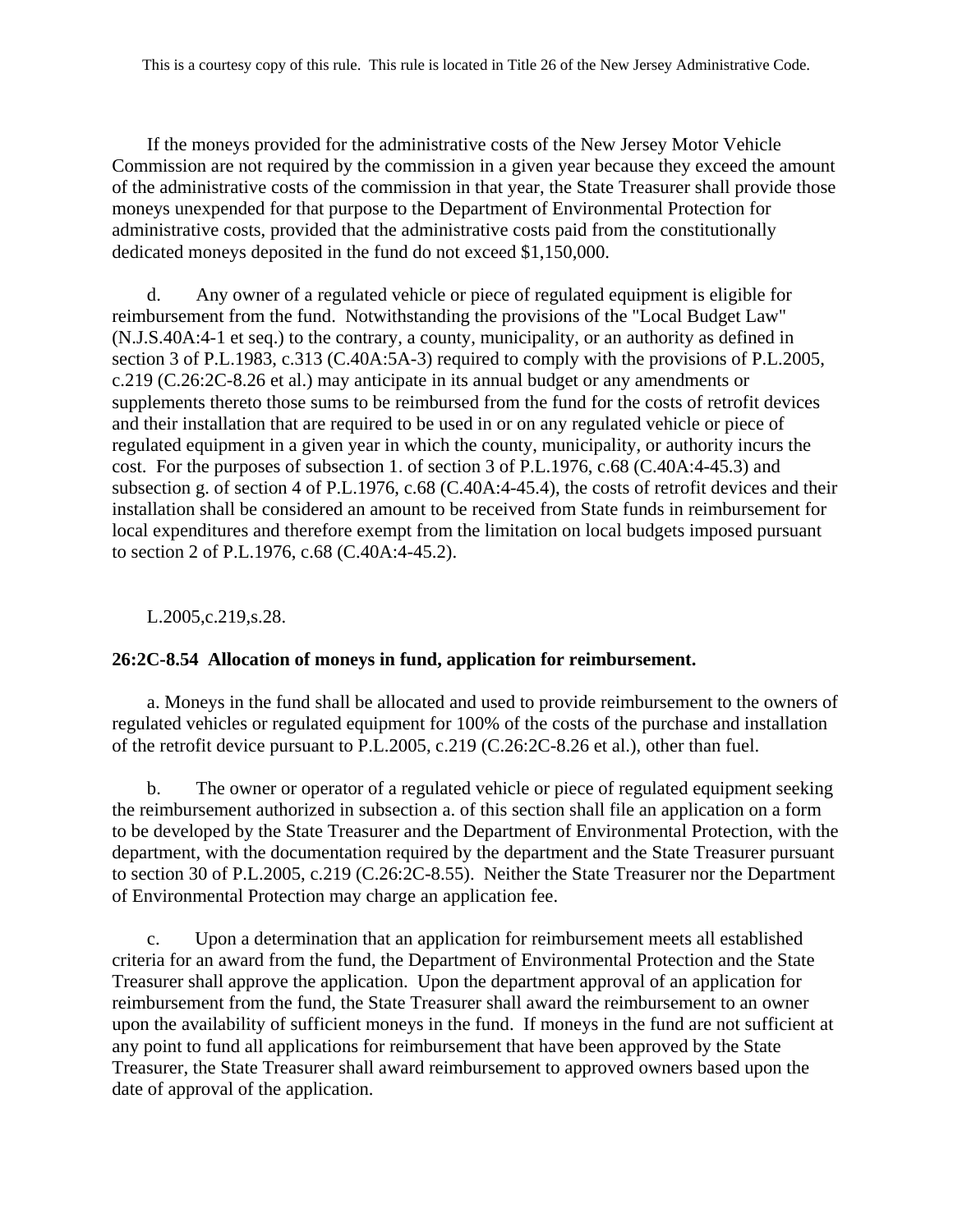L.2005,c.219,s.29.

## **26:2C-8.55 Rules, regulations relative to filing requirements for reimbursement.**

a. The State Treasurer shall adopt, in consultation with the Department of Environmental Protection, pursuant to the"Administrative Procedure Act," P.L.1968, c.410 (C.52:14B-1 et seq.), rules and regulations:

(1) establishing the filing requirements for a complete application for reimbursement from the fund; and

(2) to require an owner:

(a) to submit documentation or other information demonstrating that the retrofit device has been purchased and installed on a regulated vehicle, which shall include the vehicle identification number of the vehicle, or on regulated equipment the serial number;

(b) to submit documentation of the actual costs incurred for the purchase of the retrofit device required to be installed, the nature and scope of work performed to install the retrofit device, and the actual costs incurred to install the technology;

(c) to submit a certification that the owner has not engaged in any of the conduct described in subsection a. of section 31 of P.L.2005, c.219 (C.26:2C-8.56);

(d) to submit a certification that the retrofit device installed on a regulated vehicle or regulated equipment is in conformance with rules and regulations of the Department of Environmental Protection; and

(e) to provide access at reasonable times to the regulated vehicles or regulated equipment to determine compliance with the terms and conditions of the reimbursement award.

b. In establishing requirements for applications for reimbursement, the State Treasurer:

(1) may not impose conditions that interfere with the everyday normal operations of an owner's business activities, except to the extent necessary to ensure the owner has complied with the provisions of P.L.2005, c.219 (C.26:2C-8.26 et al.);

(2) shall strive to minimize the complexity and costs to owners of complying with such requirements; and

(3) shall expeditiously process all applications in accordance with a schedule established, in consultation with the Department of Environmental Protection, for the review and the taking of final action within 30 days after the receipt of the completed application.

L.2005,c.219,s.30.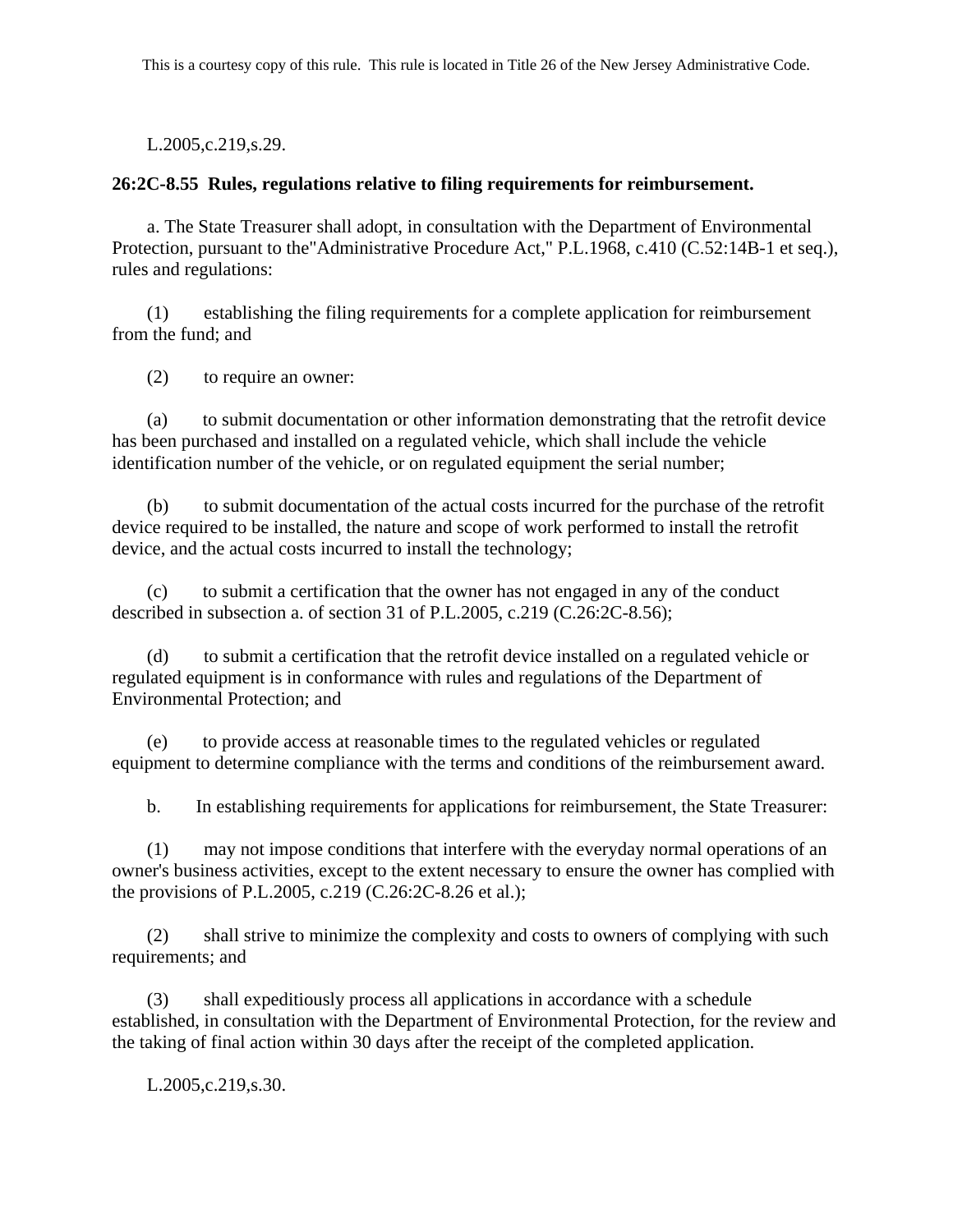### **26:2C-8.56 Denial of application for reimbursement.**

a. The State Treasurer may deny an application for reimbursement from the fund, and any reimbursement from the fund may be recoverable by the State Treasurer, upon a finding that:

(1) the owner of a regulated vehicle or regulated equipment failed to commence or complete the purchase or installation of best available retrofit technology on the vehicle or equipment for which an application for reimbursement was filed in accordance with the applicable rules and regulations; or

(2) the owner of a regulated vehicle or regulated equipment provided false information or withheld information on an application that would render the owner ineligible for reimbursement from the fund, that resulted in the owner receiving a larger reimbursement than the owner would otherwise be eligible, or that resulted in payments from the fund in excess of the actual costs incurred by the owner or the amount to which the owner is legally eligible.

b. Nothing in this section shall be construed to require the State Treasurer, the Department of Environmental Protection, or any other State agency or department, to undertake an investigation or make any findings concerning the conduct described in subsection a. of this section.

L.2005,c.219,s.31.

## **26:2C-8.40 Labeling of retrofit devices.**

Each retrofit device that is installed in the State shall be labeled with a legible and durable label affixed to the device. The label shall provide a unique identification number to be matched to the specific retrofit device and the specific vehicle required to use the retrofit device. No retrofit device may be sold or installed for use in the State unless it complies with the requirements of this section.

L. 2005, c.219, s.15